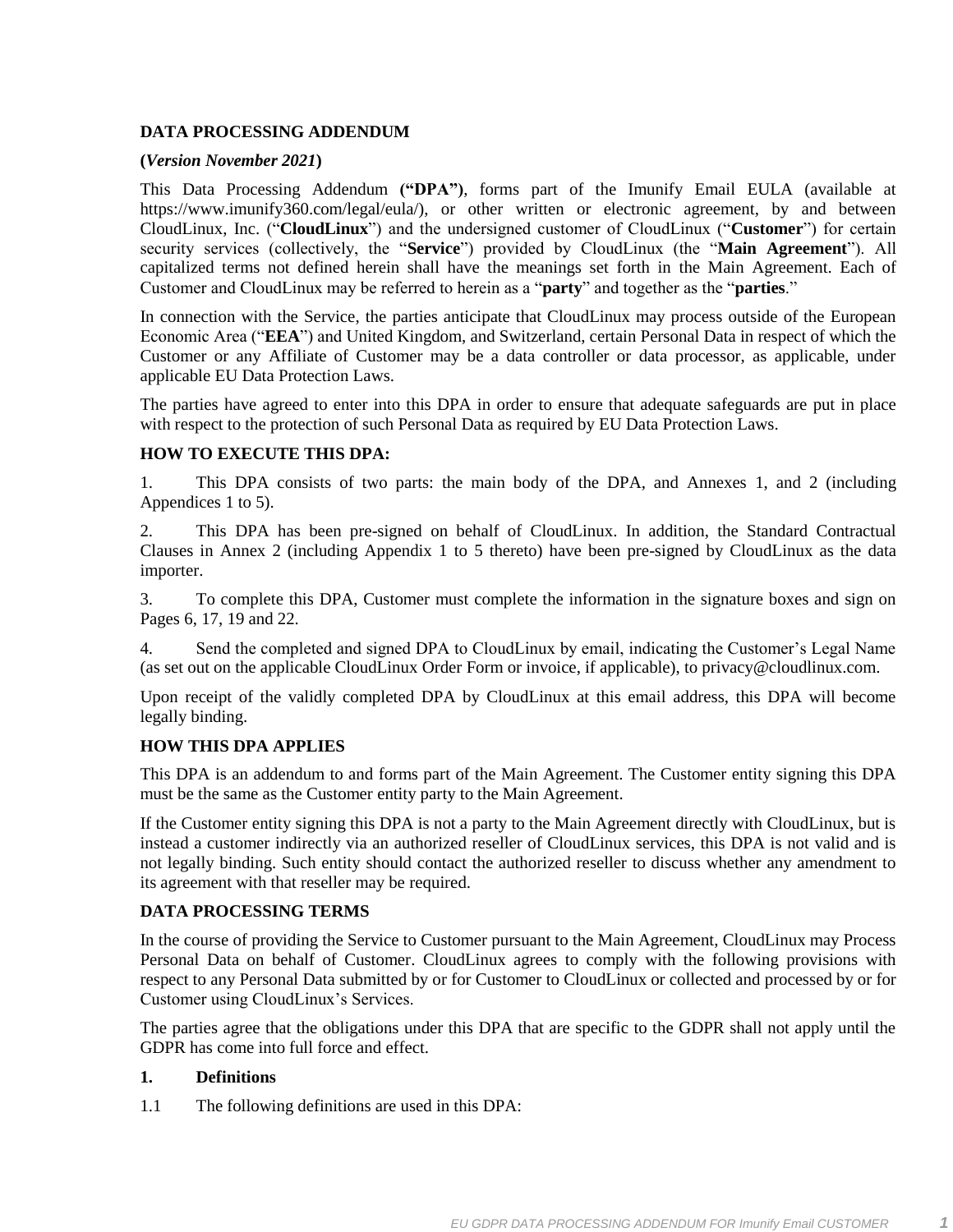a. "**Adequate Country**" means a country or territory that is recognized under General Data Protection Regulation (EU) 2016/679 as providing adequate protection for Personal Data;

b. "**Affiliate**" means, with respect to a party, any corporate entity that, directly or indirectly, Controls, is Controlled by, or is under Common Control with such party (but only for so long as such Control exists);

c. "**EU Data Protection Laws**" means all laws and regulations of the European Union, the European Economic Area, their member states, and the United Kingdom, and Switzerland, applicable to the processing of Personal Data under the Main Agreement, including (where applicable) the General Data Protection Regulation (Regulation (EU) 2016/679;

d. "**GDPR**" means the General Data Protection Regulation (Regulation (EU) 2016/679 of the European Parliament and of the Council of 25 May 2018 on the protection of natural persons with regard to the processing of personal data and on the free movement of such data);

e. "**Personal Data**" means all data which is defined as '*personal data'* under General Data Protection Regulation (EU) 2016/679 and to which General Data Protection Regulation (EU) 2016/679 apply and which is provided by the Customer to CloudLinux, and accessed, stored or otherwise processed by CloudLinux as a data processor as part of its provision of the Service to Customer;

f. "**Verified Technical Resource**" means a category, in accordance with Article 13(1)(e) of the GDPR, of technical contractors verified by CloudLinux to be able to technically adhere to the security provisions of this DPA and the GDPR, have entered an agreement with CloudLinux at least as restrictive as this DPA; and may provide services to CloudLinux when requested.

g. "**processing**", "**data controller**", "**data subject**", "**supervisory authority**" and "**data processor**" shall have the meanings ascribed to them in General Data Protection Regulation (EU) 2016/679.

1.2 An entity "**Controls**" another entity if it: (a) holds a majority of the voting rights in it; (b) is a member or shareholder of it and has the right to remove a majority of its board of directors or equivalent managing body; (c) is a member or shareholder of it and controls alone or pursuant to an agreement with other shareholders or members, a majority of the voting rights in it; or (d) has the right to exercise a dominant influence over it pursuant to its constitutional documents or pursuant to a contract; and two entities are treated as being in "**Common Control**" if either controls the other (directly or indirectly) or both are controlled (directly or indirectly) by the same entity.

# **2. Status of the parties**

2.1 The type of Personal Data processed pursuant to this DPA and the subject matter, duration, nature and purpose of the processing, and the categories of data subjects, are as described in Annex 1.

2.2 Each party warrants in relation to Personal Data that it will comply (and will procure that any of its personnel comply and use commercially reasonable efforts to procure that its sub-processors comply), with General Data Protection Regulation (EU) 2016/679. As between the parties, the Customer shall have sole responsibility for the accuracy, quality, and legality of Personal Data and the means by which the Customer acquired Personal Data.

2.3 In respect of the parties' rights and obligations under this DPA regarding the Personal Data, the parties hereby acknowledge and agree that the Customer is the data controller or processor, and CloudLinux is the data processor or sub-processor, as applicable, and accordingly CloudLinux agrees that it shall process all Personal Data in accordance with its obligations pursuant to this DPA.

2.4 If Customer is a data processor, Customer warrants to CloudLinux that Customer's instructions and actions with respect to the Personal Data, including its appointment of CloudLinux as another processor and concluding the standard contractual clauses (Annex 2), have been authorized by the relevant controller.

2.5 Where and to the extent that CloudLinux processes data which is defined as 'personal data' under EU Data Protection Laws as a data controller as set out in the CloudLinux Privacy Policy available at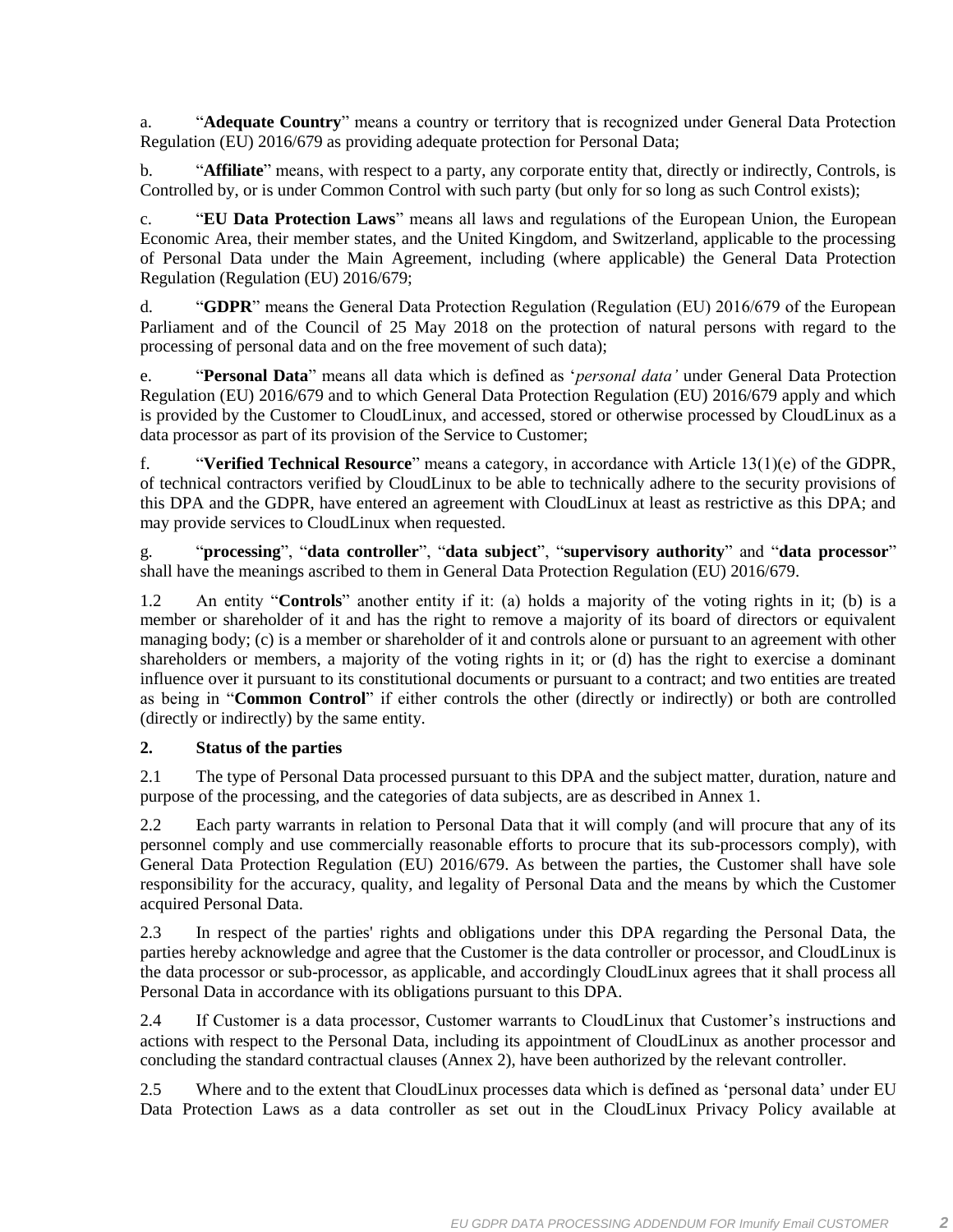https://www.CloudLinux.com/privacy-policy/, CloudLinux will comply with applicable General Data Protection Regulation (EU) 2016/679 in respect of that processing

2.6 Each party shall appoint a Data Privacy Officer within its organization authorized to respond from time to time to enquiries regarding Personal Data, the parties shall make the Data Privacy Officer known to the other party, and the Data Privacy Officer shall deal with such enquiries promptly.

## **3. CloudLinux obligations**

3.1 With respect to all Personal Data, CloudLinux warrants that it shall:

(a) only process Personal Data in order to provide the Service, and shall act only in accordance with: (i) this DPA, (ii) the Customer's written instructions as set forth in the Main Agreement and this DPA, and (iii) as required by applicable laws;

(b) upon becoming aware, inform the Customer if, in CloudLinux's opinion, any instructions provided by the Customer under clause 3.1(a) are in conflict with the GDPR;

(c) implement appropriate technical and organizational measures to ensure a level of security appropriate to the risks that are presented by the processing of Personal Data, in particular protection against accidental or unlawful destruction, loss, alteration, unauthorized disclosure of, or access to Personal Data. Such measures include, without limitation, the security measures set out in Annex 3;

(d) take reasonable steps to ensure that only authorized personnel have access to such Personal Data and that any persons whom it authorizes to have access to the Personal Data are under obligations of confidentiality;

(e) without undue delay after becoming aware, notify the Customer of any breach of security leading to the accidental or unlawful destruction, loss, alteration, unauthorized disclosure of, or access to, Personal Data transmitted, stored or otherwise processed by CloudLinux, its sub-processors, or any other identified or unidentified third party (a "**Security Breach**");

(f) promptly provide the Customer with reasonable cooperation and assistance in respect of a Security Breach and all reasonable information in CloudLinux's possession concerning such Security Breach insofar as it affects the Customer, including, to the extent then known, the following:

(i) the possible cause and consequences for the Data Subjects of the Security Breach;

(ii) the categories of Personal Data involved;

(iii) a summary of the possible consequences for the relevant data subjects;

(iv) a summary of the unauthorized recipients of the Personal Data; and

(v) the measures taken by CloudLinux to mitigate any damage;

(g) not make any public announcement about a Security Breach (a "**Breach Notice**") without the prior written consent of the Customer, unless required by applicable law;

(h) promptly notify the Customer if it receives a request from a data subject of Customer to access, rectify or erase that individual's Personal Data, or if a data subject objects to the processing of, or makes a data portability request in respect of, such Personal Data (each a "**Data Subject Request**"). CloudLinux shall not respond to a Data Subject Request without the Customer's prior written consent except to confirm that such request relates to the Customer, to which the Customer hereby agrees. To the extent that the Customer does not have the ability to address a Data Subject Request, then upon Customer's request CloudLinux shall provide reasonable assistance to the Customer to facilitate such Data Subject Request to the extent able and in line with applicable law. To the extent Customer does not respond, CloudLinux may respond to the Data Subject Request in any manner it deems appropriate. Customer shall cover all costs incurred by CloudLinux in connection with its provision of such assistance or response;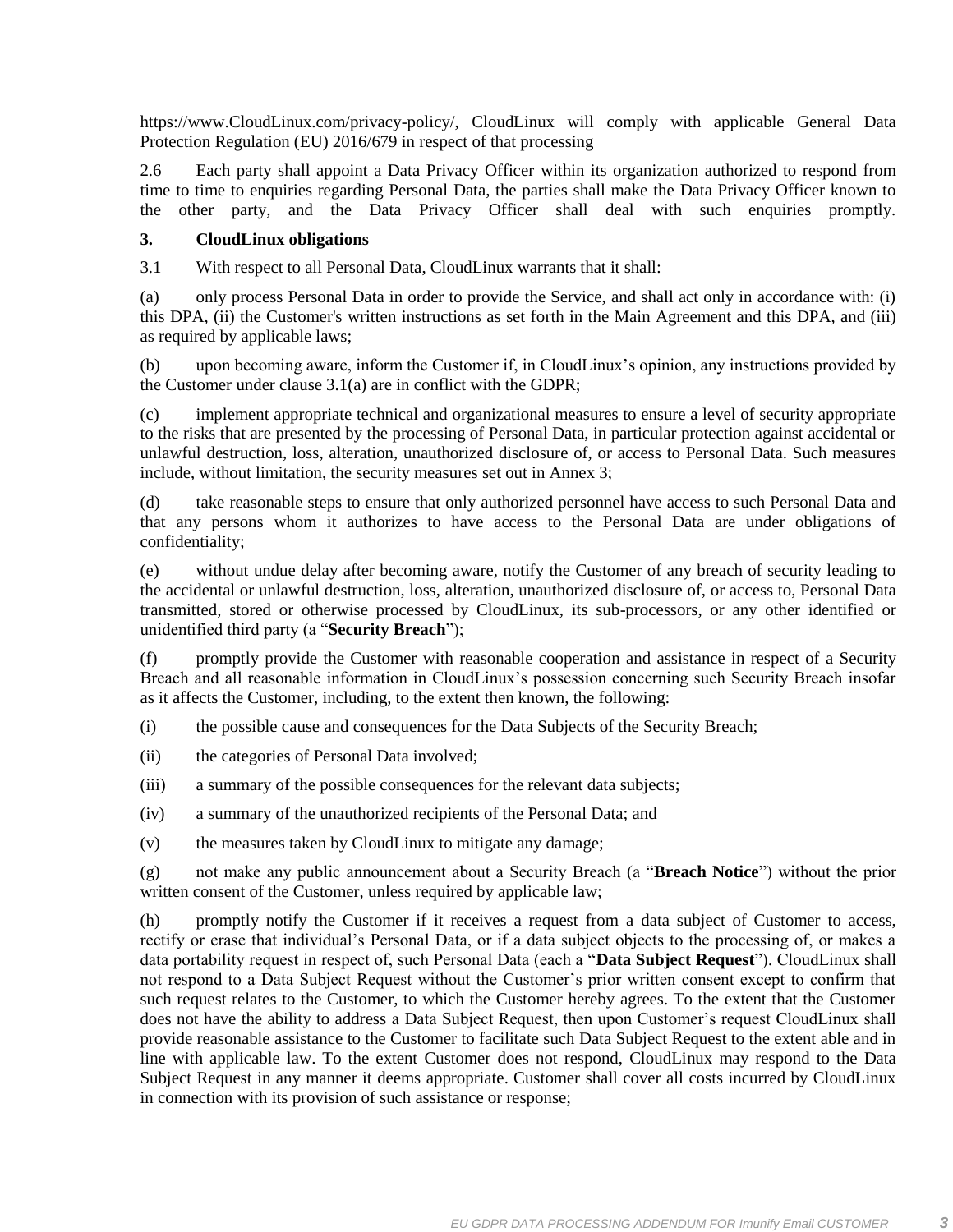(i) other than to the extent required to comply with applicable law, following termination or expiry of the Main Agreement or completion of the Service, CloudLinux will delete all Personal Data (including copies thereof) processed pursuant to this DPA;

(j) taking into account the nature of processing and the information available to CloudLinux, provide such assistance to the Customer as the Customer reasonably requests in relation to CloudLinux's obligations under General Data Protection Regulation (EU) 2016/679 with respect to:

(i) data protection impact assessments (as such term is defined in the GDPR);

(ii) notifications to the supervisory authority under General Data Protection Regulation (EU) 2016/679 and/or communications to data subjects by the Customer in response to any Security Breach; and

(iii) the Customer's compliance with its obligations under the GDPR with respect to the security of processing;

provided that the Customer shall cover all costs incurred by CloudLinux in connection with its provision of such assistance.

## **4. Sub-processing**

4.1 The Customer grants a general authorization: (a) to CloudLinux to appoint any Affiliate as subprocessors, and (b) to CloudLinux and any Affiliate to appoint any Verified Technical Resource to act as third party data center operators, and outsourced marketing, business, engineering and customer support providers as sub-processors to support the performance of the Service.

4.2 CloudLinux will only use a Verified Technical Resource as sub-processors of any Personal Data. If CloudLinux is reasonably able to provide the Service to the Customer in accordance with the Main Agreement without using the sub-processor and decides in its discretion to do so, then the Customer will have no further rights under this clause 4.2 in respect of the proposed use of the sub-processor. If CloudLinux requires use of a sub-processor in its discretion and Customer does not want CloudLinux to use a Verified Technical Resource as a sub-processor, Customer may provide written notification of any objections to CloudLinux. Within ninety (90) days from the Customer's notification of objections, the Customer may within thirty (30) days following the end of the ninety (90) day period referred to above, terminate the applicable Order Form without refund. If the Customer does not provide a timely objection to the use of a Verified Technical Resource in accordance with this clause 4.2, the Customer will be deemed to have consented to the use of any Verified Technical Resource as a sub-processor and waived its right to object. CloudLinux may use a new or replacement Verified Technical Resource as a sub-processor whilst the objection procedure in this clause 4.2 is in process.

4.3 CloudLinux will ensure that any sub-processor it engages to provide an aspect of the Service on its behalf in connection with this DPA does so only on the basis of a written contract which imposes on such sub-processor terms substantially no less protective of Personal Data than those imposed on CloudLinux in this DPA (the "**Relevant Terms**"). CloudLinux shall procure the performance by such sub-processor of the Relevant Terms and shall be liable to the Customer for any breach by such person of any of the Relevant Terms.

# **5. Audit and records**

5.1 CloudLinux shall, in accordance with General Data Protection Regulation (EU) 2016/679, make available to the Customer such information in CloudLinux's possession or control as the Customer may reasonably request with a view to demonstrating CloudLinux's compliance with the obligations of data processors under General Data Protection Regulation (EU) 2016/679 in relation to its processing of Personal Data.

5.2 The Customer may exercise its right of audit under General Data Protection Regulation (EU) 2016/679 in relation to Personal Data, through CloudLinux providing: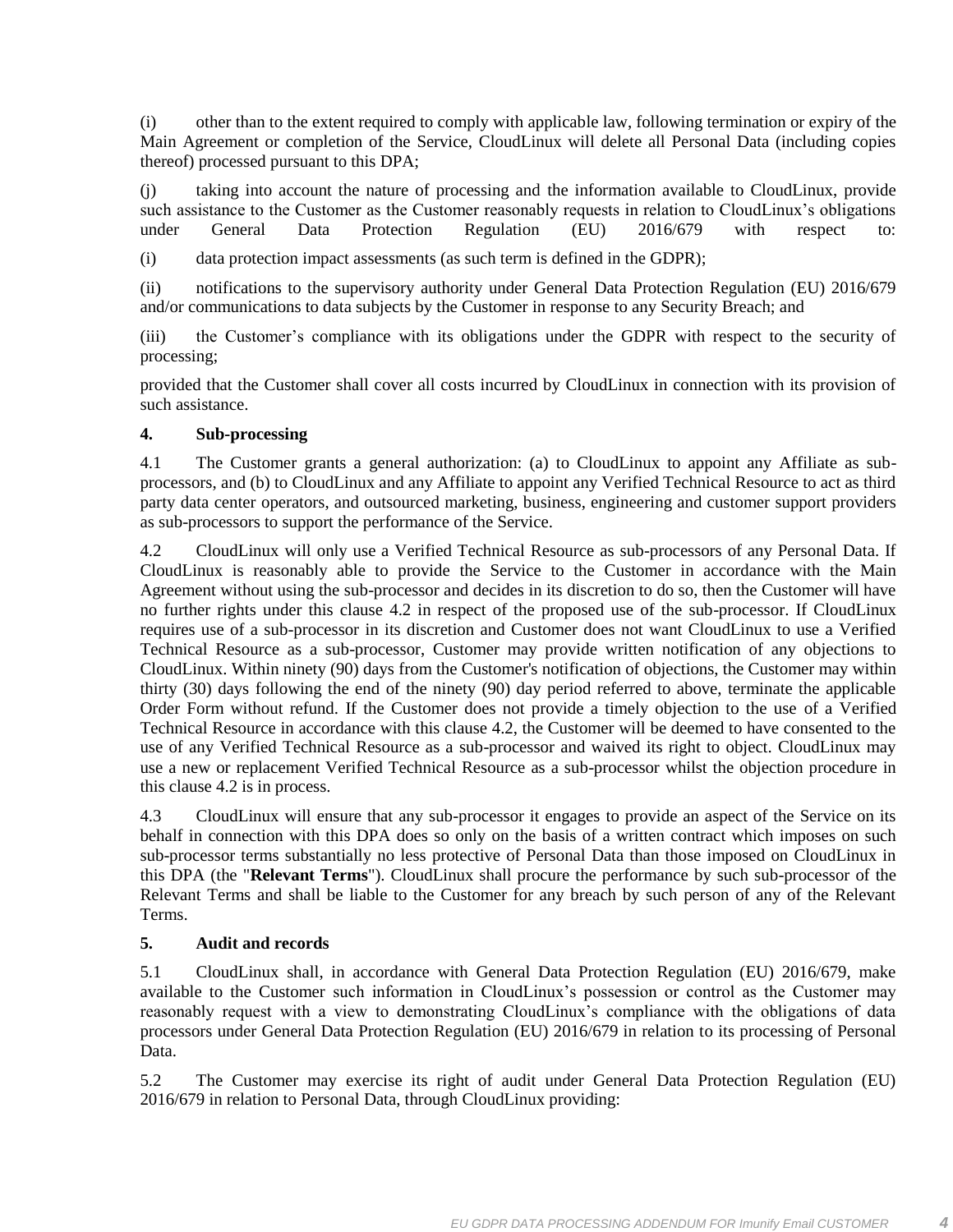(a) an audit report not older than eighteen (18) months, prepared by an independent external auditor demonstrating that CloudLinux's technical and organizational measures are sufficient and in accordance with an accepted industry audit standard;

b) additional information in CloudLinux's possession or control to an EU supervisory authority when it requests or requires additional information in relation to the processing of Personal Data carried out by CloudLinux under this DPA; and

c) Customer shall cover all costs incurred by CloudLinux in connection with any such audit.

# **6. Data transfers**

6.1 To the extent any processing of Personal Data by CloudLinux takes place in any country outside the EEA (except if in an Adequate Country), the parties agree that the standard contractual clauses approved by the EU authorities under General Data Protection Regulation (EU) 2016/679 and set out in Annex 2 will apply in respect of that processing, and CloudLinux will comply with the obligations of the 'data importer' in the standard contractual clauses and the Customer will comply with the obligations of the 'data exporter'.

6.2 The Customer acknowledges and accepts that the provision of the Service under the Main Agreement may require the processing of Personal Data by sub-processors in countries outside the EEA.

6.3 If, in the performance of this DPA, CloudLinux transfers any Personal Data to a Verified Technical Sub-processor located outside of the EEA (without prejudice to clause 4), CloudLinux shall in advance of any such transfer ensure that a legal mechanism to achieve adequacy in respect of that processing is in place, such as:

(a) the requirement for CloudLinux to execute or procure that the Verified Technical Sub-processor execute to the benefit of the Customer standard contractual clauses approved by the EU authorities under General Data Protection Regulation (EU) 2016/679 and set out in Annex 2;

(b) the requirement for the Verified Technical Sub-processor to be certified under the EU-U.S. Privacy Shield Framework and/or equivalent Standard/Framework; or

(c) the existence of any other specifically approved safeguard for data transfers (as recognized under General Data Protection Regulation (EU) 2016/679) and/or a European Commission finding of adequacy.

6.4 The following terms shall apply to the standard contractual clauses set out in Annex 2:

(a) The Customer may exercise its right of audit under clause 5.1(f) of the standard contractual clauses as set out in, and subject to the requirements of, clause 5.2 of this DPA; and

(b) CloudLinux may appoint Verified Technical Sub-processors as set out, and subject to the requirements of, clauses 4 and 6.3 of this DPA.

# **7. General**

7.1 This DPA is without prejudice to the rights and obligations of the parties under the Main Agreement which shall continue to have full force and effect. In the event of any conflict between the terms of this DPA and the terms of the Main Agreement, the terms of this DPA shall prevail so far as the subject matter concerns the processing of Personal Data.

7.2 CloudLinux's liability under or in connection with this DPA (including under the standard contractual clauses set out in Annex 3) is subject to the limitations on liability contained in the Main Agreement.

7.3 This DPA does not confer any third-party beneficiary rights, it is intended for the benefit of the parties hereto and their respective permitted successors and assigns only, and is not for the benefit of, nor may any provision hereof be enforced by, any other person.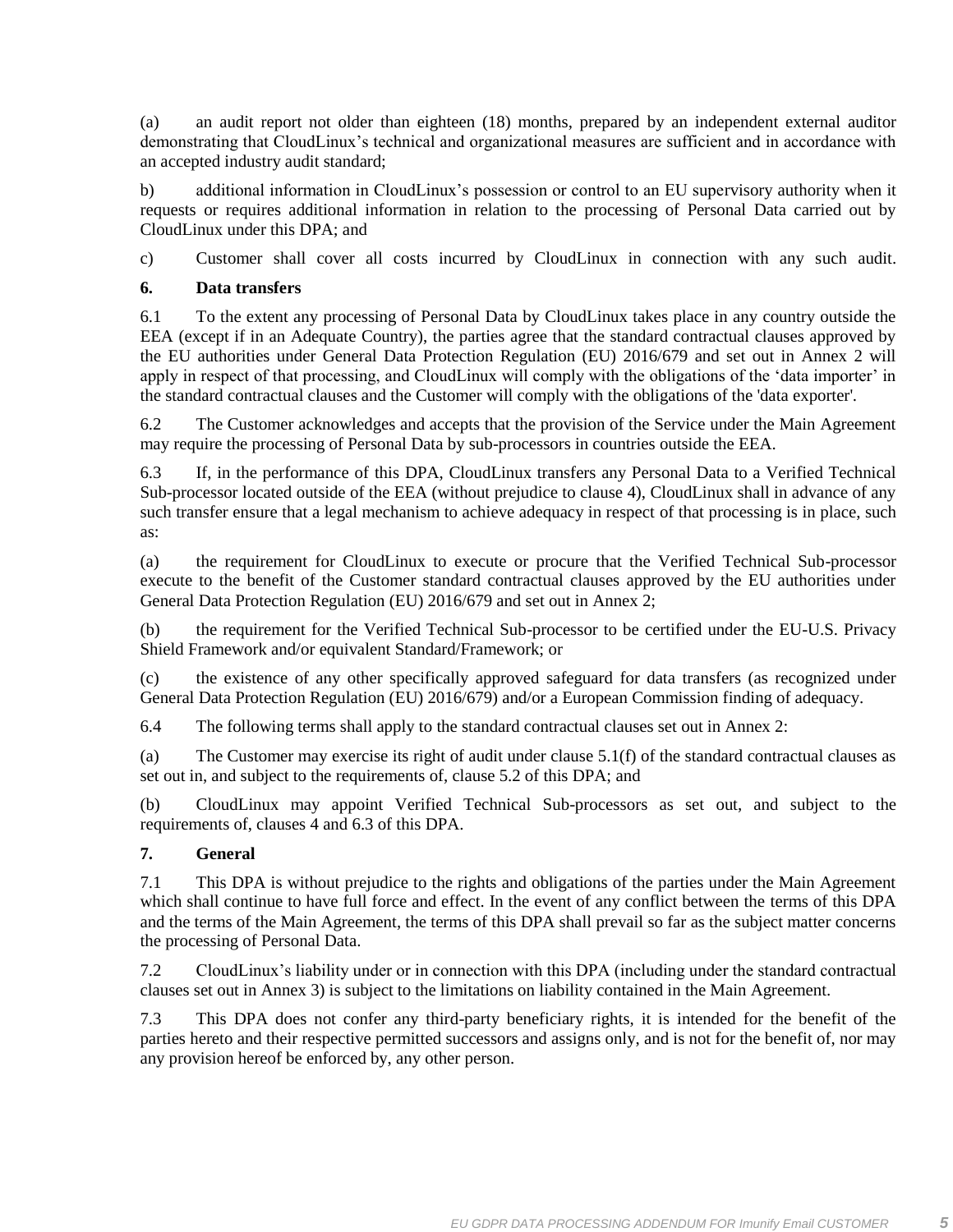7.4 This DPA and any action related thereto shall be governed by and construed in accordance with the laws of the State of California, without giving effect to any conflicts of laws principles. The parties consent to the personal jurisdiction of, and venue in, the courts of California.

7.5 This DPA is the final, complete and exclusive agreement of the parties with respect to the subject matter hereof and supersedes and merges all prior discussions and agreements between the parties with respect to such subject matter. Other than in respect of statements made fraudulently, no other representations or terms shall apply or form part of this DPA. No modification of, amendment to, or waiver of any rights under the DPA will be effective unless in writing and signed by an authorized signatory of each party. This DPA may be executed in counterparts, each of which shall be deemed to be an original, but all of which, taken together, shall constitute one and the same agreement. Each person signing below represents and warrants that he or she is duly authorized and has legal capacity to execute and deliver this DPA. Each party represents and warrants to the other that the execution and delivery of this DPA and the performance of such party's obligations hereunder, have been duly authorized and that this DPA is a valid and legally binding agreement on each such party, enforceable in accordance with its terms.

**IN WITNESS WHEREOF,** the parties have each caused this DPA to be signed and delivered by its duly authorized representative.

| <b>CUSTOMER:</b> |                | Cloud Linux, INC.                                    |  |
|------------------|----------------|------------------------------------------------------|--|
|                  |                |                                                      |  |
| <b>BY</b>        | BY             | Dmytro Pigul                                         |  |
| <b>NAME</b>      | <b>NAME</b>    | Dmytro Pigul                                         |  |
| <b>TITLE</b>     | <b>TITLE</b>   | Compliance Officer                                   |  |
| <b>ADDRESS</b>   | <b>ADDRESS</b> | 2318 Louis Rd, Suite B<br>Palo Alto<br>CA 94303, USA |  |
| <b>DATE</b>      | <b>DATE</b>    | July 07, 2021                                        |  |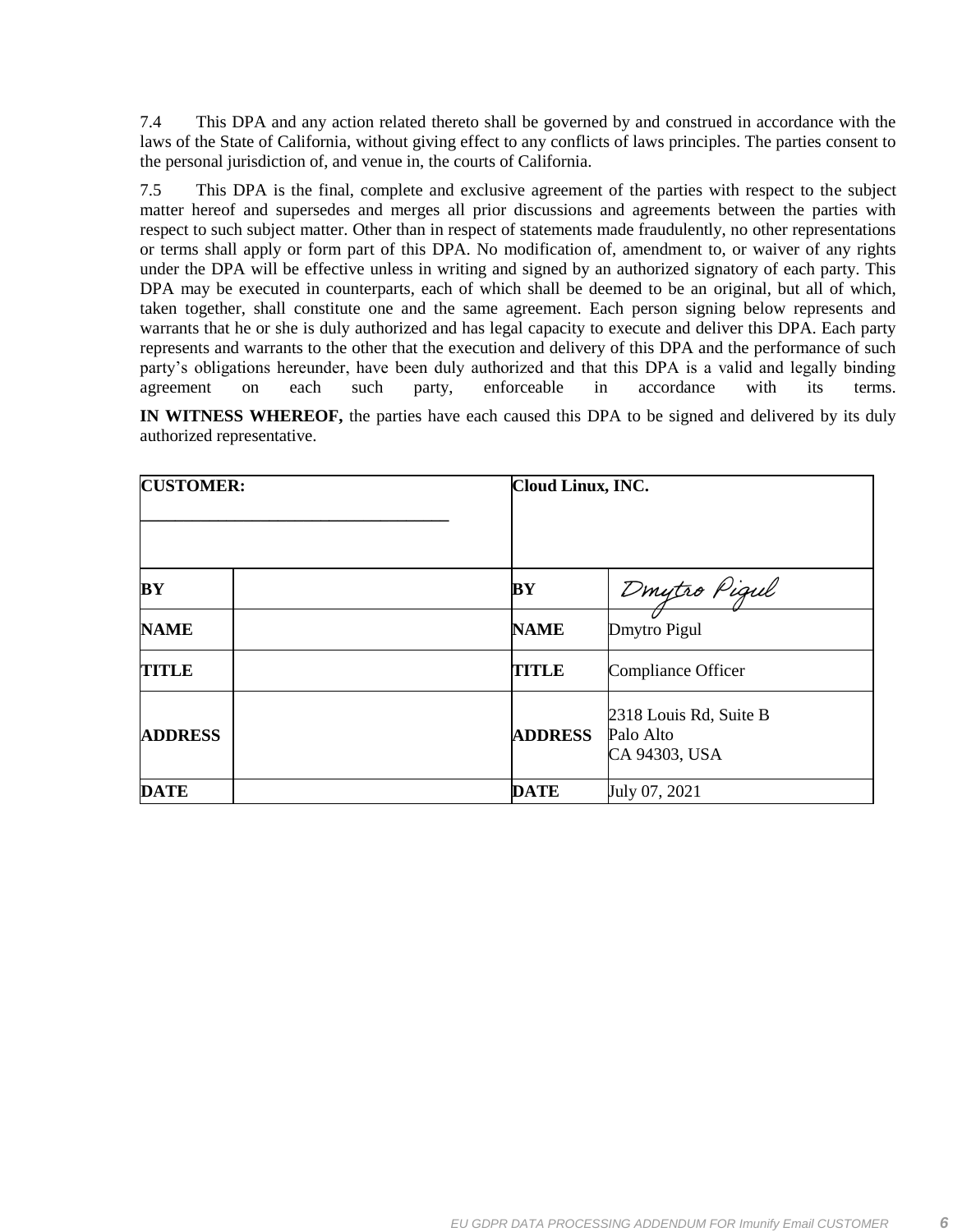## **Annex 1**

### **Details of the Personal Data and processing activities**

(a) The personal data comprises: in relation to email sender or recipient of Customer online properties identification data, connection data (including sender/recipient addresses, IP addresses).

(b) The duration of the processing will be: until the earliest of (i) expiry/termination of the Main Agreement, or (ii) the date upon which processing is no longer necessary for the purposes of either party performing its obligations under the Main Agreement (to the extent applicable);

(c) The processing will comprise: Processing necessary to provide the Service to Customer, pursuant to the Main Agreement ;

(d) The purpose(s) of the processing is/ are: necessary for the provision of the Service;

(e) Personal data may concern the following data subjects:

 $\Box$ Prospective customers, customers, resellers, referrers, business partners, and vendors of the data exporter (who are natural persons);

Employees or contact persons of the data exporter's prospective customers, customers, resellers,  $\Box$ referrers, subcontractors, business partners, and vendors (who are natural persons);

Employees, agents, advisors, and freelancers of the data exporter (who are natural persons); and/or  $\Box$ 

 $\Box$ Natural persons authorized by the data exporter to use the Services provided by CloudLinux, Inc. to the data exporter.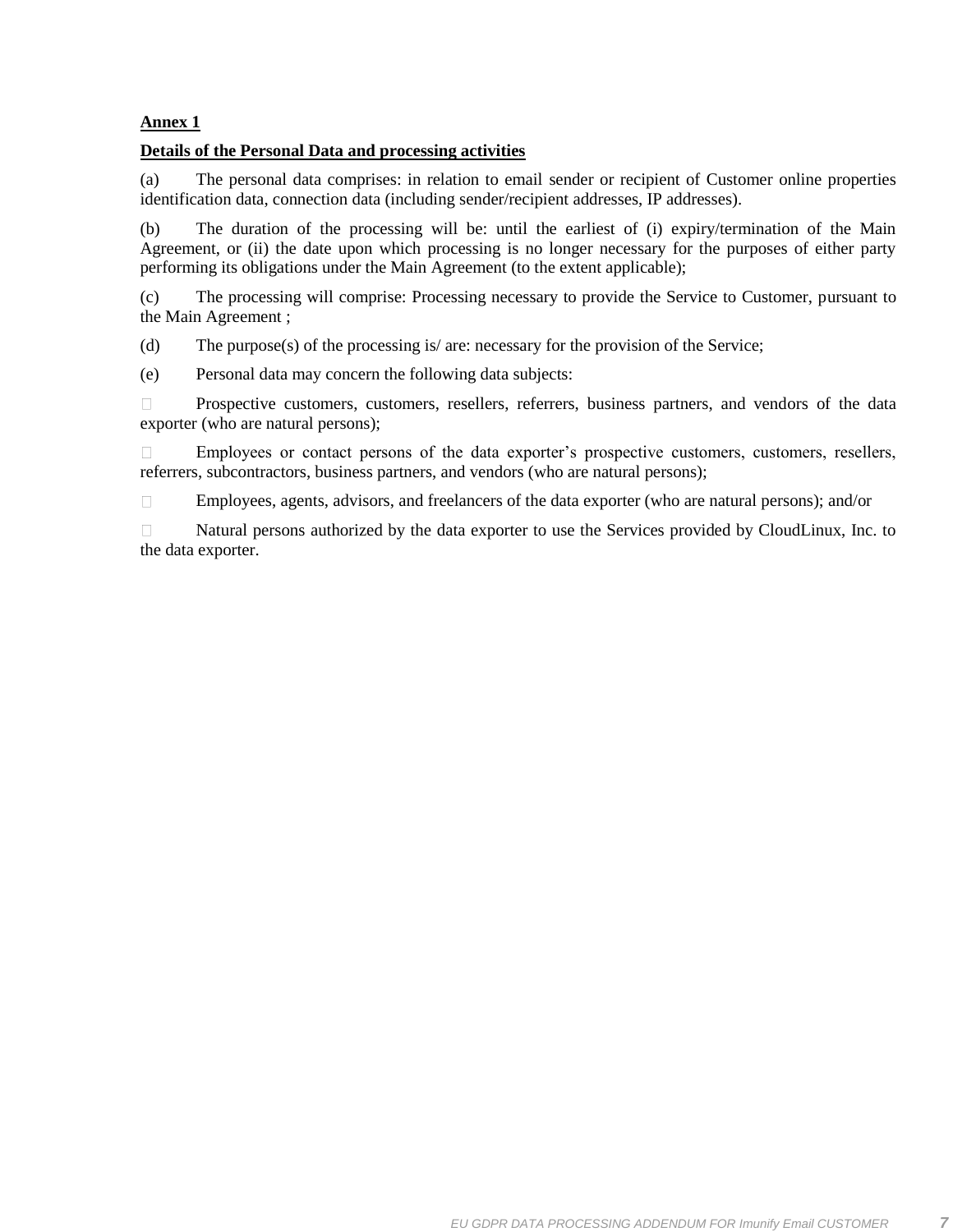#### **Annex 2**

#### **STANDARD CONTRACTUAL CLAUSES**

#### SECTION I

#### *Clause 1*

#### **Purpose and scope**

(a) The purpose of these standard contractual clauses is to ensure compliance with the requirements of Regulation (EU) 2016/679 of the European Parliament and of the Council of 27 April 2016 on the protection of natural persons with regard to the processing of personal data and on the free movement of such data (General Data Protection Regulation) (1) for the transfer of personal data to a third country.

(b) The Parties:

(i) the natural or legal person(s), public authority/ies, agency/ies or other body/ies (hereinafter 'entity/ies') transferring the personal data, as listed in Appendix 1.A (hereinafter each 'data exporter'), and

(ii) the entity/ies in a third country receiving the personal data from the data exporter, directly or indirectly via another entity also Party to these Clauses, as listed in Appendix 1.A (hereinafter each 'data importer')

have agreed to these standard contractual clauses (hereinafter: 'Clauses').

(c) These Clauses apply with respect to the transfer of personal data as specified in Appendix 1.B.

(d) The Appendix to these Clauses containing the Annexes referred to therein forms an integral part of these Clauses.

#### *Clause 2*

#### **Effect and invariability of the Clauses**

(a) These Clauses set out appropriate safeguards, including enforceable data subject rights and effective legal remedies, pursuant to Article 46(1) and Article 46(2)(c) of Regulation (EU) 2016/679 and, with respect to data transfers from controllers to processors and/or processors to processors, standard contractual clauses pursuant to Article 28(7) of Regulation (EU) 2016/679, provided they are not modified, except to select the appropriate Module(s) or to add or update information in the Appendix. This does not prevent the Parties from including the standard contractual clauses laid down in these Clauses in a wider contract and/or to add other clauses or additional safeguards, provided that they do not contradict, directly or indirectly, these Clauses or prejudice the fundamental rights or freedoms of data subjects.

(b) These Clauses are without prejudice to obligations to which the data exporter is subject by virtue of Regulation (EU) 2016/679.

#### *Clause 3*

#### **Third-party beneficiaries**

(a) Data subjects may invoke and enforce these Clauses, as third-party beneficiaries, against the data exporter and/or data importer, with the following exceptions: (i) Clause 1, Clause 2, Clause 3, Clause 6, Clause 7; (ii) Module Two: Clause 8.1(b), 8.9(a), (c), (d) and (e); (iii) Clause  $9 -$  Module Two: Clause  $9(a)$ , (c), (d) and (e); (iv) Clause  $12 -$  Module Two: Clause  $12(a)$ , (d) and (f); (v) Clause 13; (vi) Clause 15.1 (c), (d) and (e); (vii) Clause  $16(e)$ ; (viii) Clause  $18 -$  Module Two: Clause  $18(a)$  and (b).

(b) Paragraph (a) is without prejudice to rights of data subjects under Regulation (EU) 2016/679.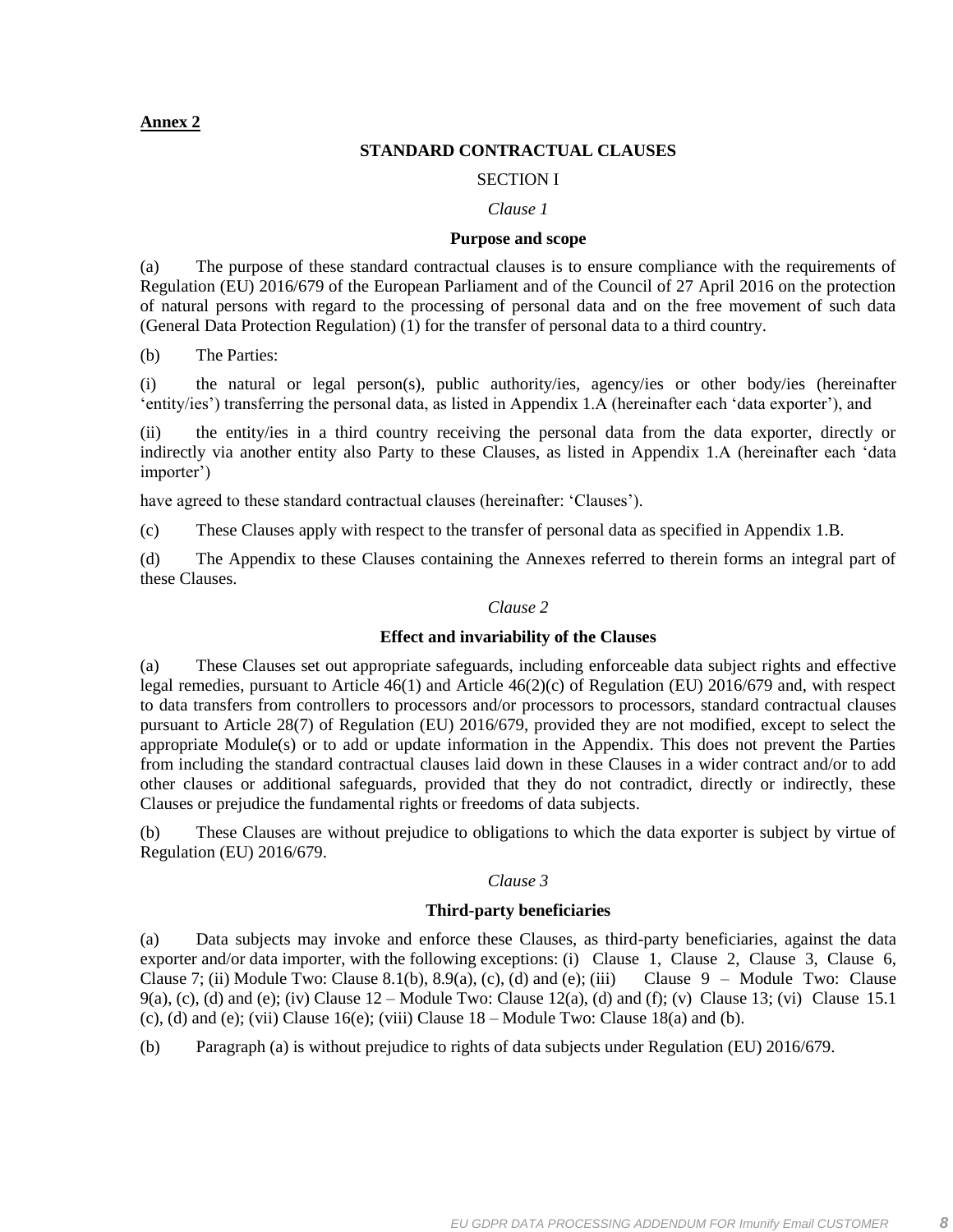#### *Clause 4*

#### **Interpretation**

(a) Where these Clauses use terms that are defined in Regulation (EU) 2016/679, those terms shall have the same meaning as in that Regulation.

(b) These Clauses shall be read and interpreted in the light of the provisions of Regulation (EU) 2016/679.

(c) These Clauses shall not be interpreted in a way that conflicts with rights and obligations provided for in Regulation (EU) 2016/679.

### *Clause 5*

#### **Hierarchy**

In the event of a contradiction between these Clauses and the provisions of related agreements between the Parties, existing at the time these Clauses are agreed or entered into thereafter, these Clauses shall prevail.

#### *Clause 6*

### **Description of the transfer(s)**

The details of the transfer(s), and in particular the categories of personal data that are transferred and the purpose(s) for which they are transferred, are specified in Appendix 1.B.

### *Clause 7 – Optional*

#### **Docking clause**

(a) An entity that is not a Party to these Clauses may, with the agreement of the Parties, accede to these Clauses at any time, either as a data exporter or as a data importer, by completing the Appendix and signing Appendix 1.A.

(b) Once it has completed the Appendix and signed Appendix 1.A, the acceding entity shall become a Party to these Clauses and have the rights and obligations of a data exporter or data importer in accordance with its designation in Appendix 1.A.

(c) The acceding entity shall have no rights or obligations arising under these Clauses from the period prior to becoming a Party.

## SECTION II – OBLIGATIONS OF THE PARTIES

#### *Clause 8*

#### **Data protection safeguards**

The data exporter warrants that it has used reasonable efforts to determine that the data importer is able, through the implementation of appropriate technical and organizational measures, to satisfy its obligations under these Clauses.

#### **MODULE TWO: Transfer controller to processor**

#### **8.1 Instructions**

(a) The data importer shall process the personal data only on documented instructions from the data exporter. The data exporter may give such instructions throughout the duration of the contract.

(b) The data importer shall immediately inform the data exporter if it is unable to follow those instructions.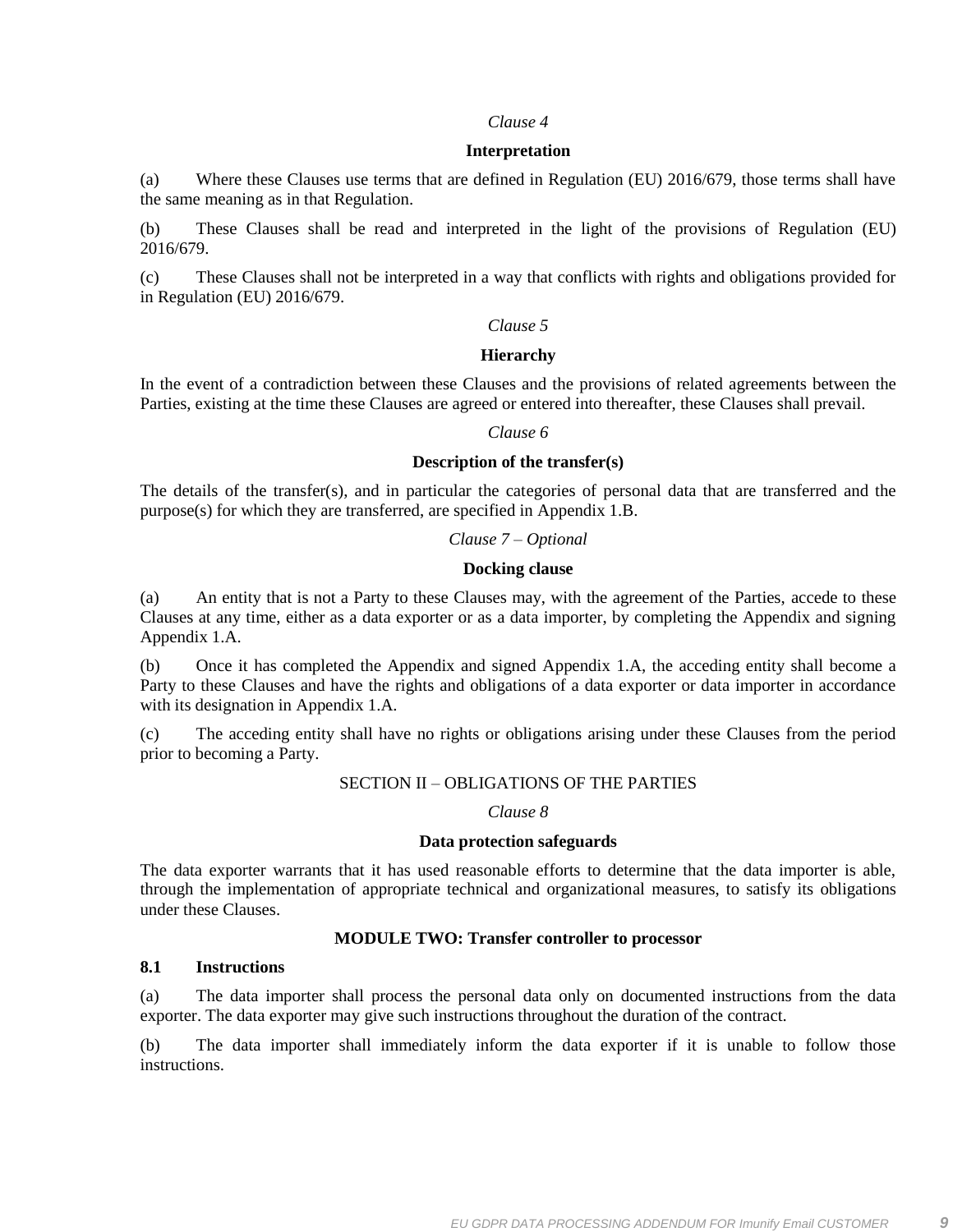# **8.2 Purpose limitation**

The data importer shall process the personal data only for the specific purpose(s) of the transfer, as set out in Appendix 1.B, unless on further instructions from the data exporter.

# **8.3 Transparency**

On request, the data exporter shall make a copy of these Clauses, including the Appendix as completed by the Parties, available to the data subject free of charge. To the extent necessary to protect business secrets or other confidential information, including the measures described in Appendix 2 and personal data, the data exporter may redact part of the text of the Appendix to these Clauses prior to sharing a copy, but shall provide a meaningful summary where the data subject would otherwise not be able to understand the its content or exercise his/her rights. On request, the Parties shall provide the data subject with the reasons for the redactions, to the extent possible without revealing the redacted information. This Clause is without prejudice to the obligations of the data exporter under Articles 13 and 14 of Regulation (EU) 2016/679.

## **8.4 Accuracy**

If the data importer becomes aware that the personal data it has received is inaccurate, or has become outdated, it shall inform the data exporter without undue delay. In this case, the data importer shall cooperate with the data exporter to erase or rectify the data.

## **8.5 Duration of processing and erasure or return of data**

Processing by the data importer shall only take place for the duration specified in Appendix 1.B. After the end of the provision of the processing services, the data importer shall, at the choice of the data exporter, delete all personal data processed on behalf of the data exporter and certify to the data exporter that it has done so, or return to the data exporter all personal data processed on its behalf and delete existing copies. Until the data is deleted or returned, the data importer shall continue to ensure compliance with these Clauses. In case of local laws applicable to the data importer that prohibit return or deletion of the personal data, the data importer warrants that it will continue to ensure compliance with these Clauses and will only process it to the extent and for as long as required under that local law. This is without prejudice to Clause 14, in particular the requirement for the data importer under Clause 14(e) to notify the data exporter throughout the duration of the contract if it has reason to believe that it is or has become subject to laws or practices not in line with the requirements under Clause 14(a).

### **8.6 Security of processing**

(a) The data importer and, during transmission, also the data exporter shall implement appropriate technical and organizational measures to ensure the security of the data, including protection against a breach of security leading to accidental or unlawful destruction, loss, alteration, unauthorized disclosure or access to that data (hereinafter 'personal data breach'). In assessing the appropriate level of security, the Parties shall take due account of the state of the art, the costs of implementation, the nature, scope, context and purpose(s) of processing and the risks involved in the processing for the data subjects. The Parties shall in particular consider having recourse to encryption or pseudonymisation, including during transmission, where the purpose of processing can be fulfilled in that manner. In case of pseudonymisation, the additional information for attributing the personal data to a specific data subject shall, where possible, remain under the exclusive control of the data exporter. In complying with its obligations under this paragraph, the data importer shall at least implement the technical and organizational measures specified in Appendix 2. The data importer shall carry out regular checks to ensure that these measures continue to provide an appropriate level of security.

(b) The data importer shall grant access to the personal data to members of its personnel only to the extent strictly necessary for the implementation, management and monitoring of the contract. It shall ensure that persons authorized to process the personal data have committed themselves to confidentiality or are under an appropriate statutory obligation of confidentiality.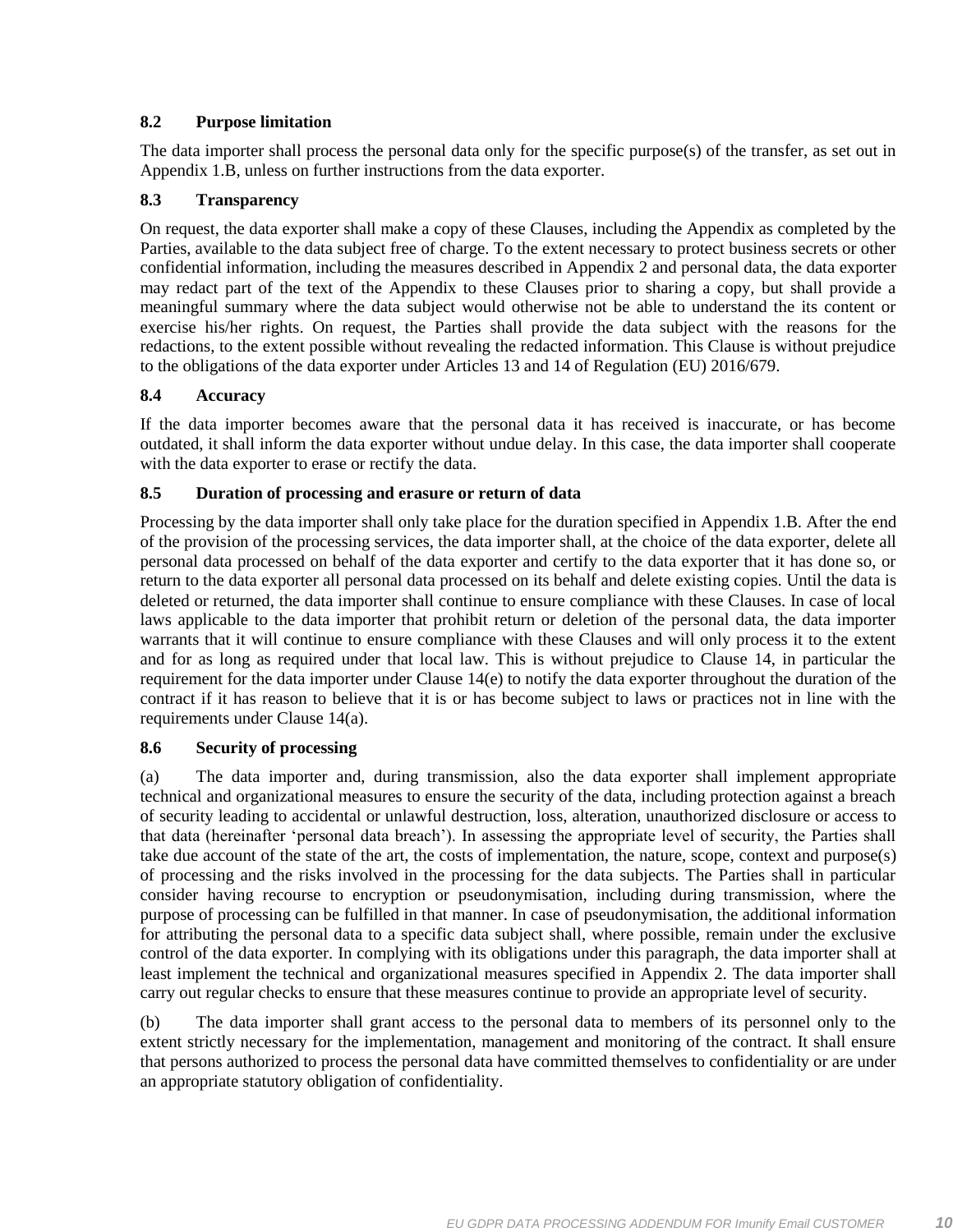(c) In the event of a personal data breach concerning personal data processed by the data importer under these Clauses, the data importer shall take appropriate measures to address the breach, including measures to mitigate its adverse effects. The data importer shall also notify the data exporter without undue delay after having become aware of the breach. Such notification shall contain the details of a contact point where more information can be obtained, a description of the nature of the breach (including, where possible, categories and approximate number of data subjects and personal data records concerned), its likely consequences and the measures taken or proposed to address the breach including, where appropriate, measures to mitigate its possible adverse effects. Where, and in so far as, it is not possible to provide all information at the same time, the initial notification shall contain the information then available and further information shall, as it becomes available, subsequently be provided without undue delay.

(d) The data importer shall cooperate with and assist the data exporter to enable the data exporter to comply with its obligations under Regulation (EU) 2016/679, in particular to notify the competent supervisory authority and the affected data subjects, taking into account the nature of processing and the information available to the data importer.

## **8.7 Sensitive data**

Where the transfer involves personal data revealing racial or ethnic origin, political opinions, religious or philosophical beliefs, or trade union membership, genetic data, or biometric data for the purpose of uniquely identifying a natural person, data concerning health or a person's sex life or sexual orientation, or data relating to criminal convictions and offences (hereinafter 'sensitive data'), the data importer shall apply the specific restrictions and/or additional safeguards described in Appendix 1.B.

## **8.8 Onward transfers**

The data importer shall only disclose the personal data to a third party on documented instructions from the data exporter. In addition, the data may only be disclosed to a third party located outside the European Union (4) (in the same country as the data importer or in another third country, hereinafter 'onward transfer') if the third party is or agrees to be bound by these Clauses, under the appropriate Module, or if:

(i) the onward transfer is to a country benefitting from an adequacy decision pursuant to Article 45 of Regulation (EU) 2016/679 that covers the onward transfer;

(ii) the third party otherwise ensures appropriate safeguards pursuant to Articles 46 or 47 Regulation of (EU) 2016/679 with respect to the processing in question;

(iii) the onward transfer is necessary for the establishment, exercise or defense of legal claims in the context of specific administrative, regulatory or judicial proceedings; or

(iv) the onward transfer is necessary in order to protect the vital interests of the data subject or of another natural person.

Any onward transfer is subject to compliance by the data importer with all the other safeguards under these Clauses, in particular purpose limitation.

### **8.9 Documentation and compliance**

(a) The data importer shall promptly and adequately deal with enquiries from the data exporter that relate to the processing under these Clauses.

(b) The Parties shall be able to demonstrate compliance with these Clauses. In particular, the data importer shall keep appropriate documentation on the processing activities carried out on behalf of the data exporter.

(c) The data importer shall make available to the data exporter all information necessary to demonstrate compliance with the obligations set out in these Clauses and at the data exporter's request, allow for and contribute to audits of the processing activities covered by these Clauses, at reasonable intervals or if there are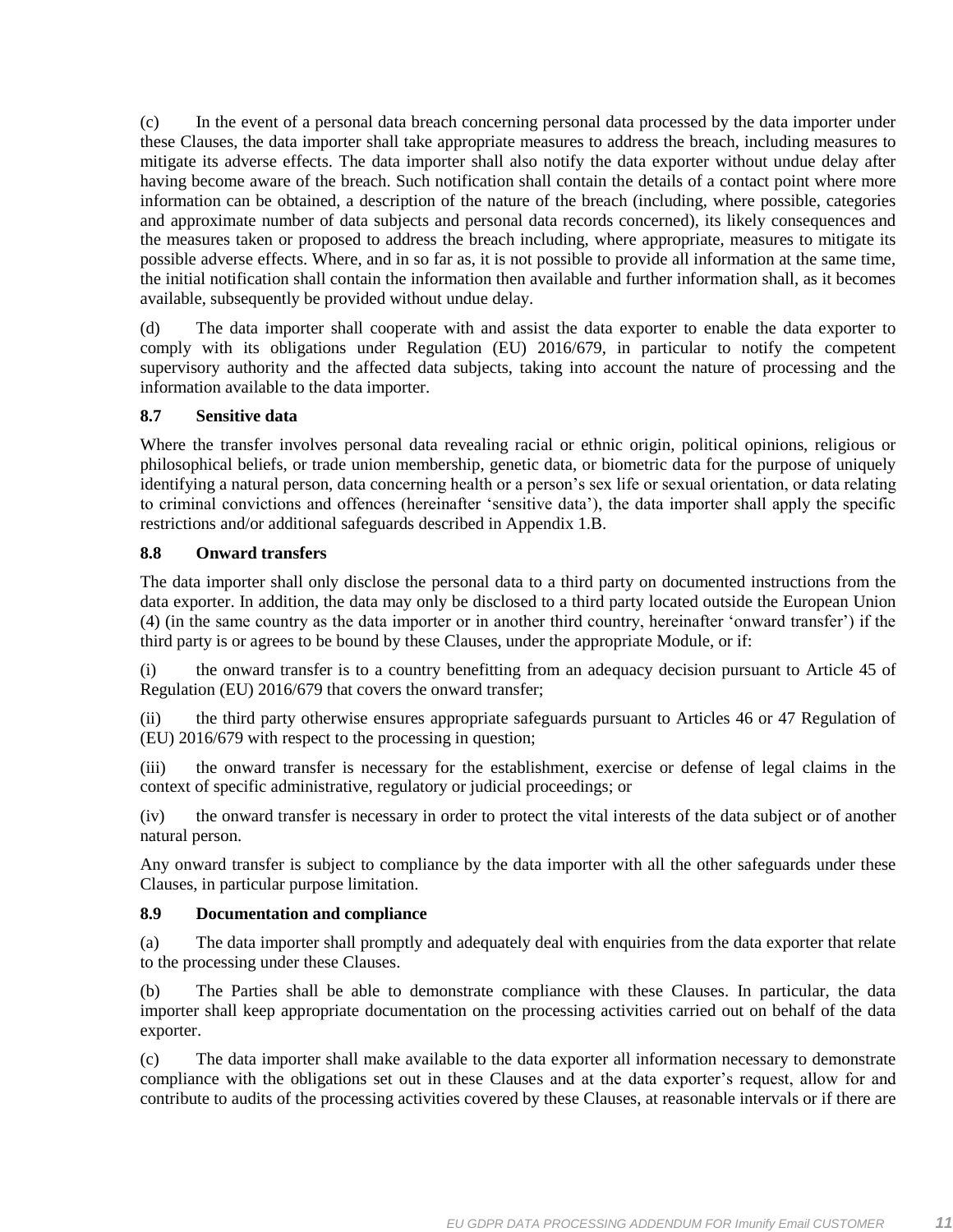indications of non-compliance. In deciding on a review or audit, the data exporter may take into account relevant certifications held by the data importer.

(d) The data exporter may choose to conduct the audit by itself or mandate an independent auditor. Audits may include inspections at the premises or physical facilities of the data importer and shall, where appropriate, be carried out with reasonable notice.

(e) The Parties shall make the information referred to in paragraphs (b) and (c), including the results of any audits, available to the competent supervisory authority on request.

#### *Clause 9*

#### **Use of sub-processors**

### **MODULE TWO: Transfer controller to processor**

(a) GENERAL WRITTEN AUTHORISATION The data importer has the data exporter's general authorization for the engagement of sub-processor(s) from an agreed list. The data importer shall specifically inform the data exporter in writing of any intended changes to that list through the addition or replacement of sub-processors at least sixty (60) days in advance, thereby giving the data exporter sufficient time to be able to object to such changes prior to the engagement of the sub-processor(s). The data importer shall provide the data exporter with the information necessary to enable the data exporter to exercise its right to object.

(b) Where the data importer engages a sub-processor to carry out specific processing activities (on behalf of the data exporter), it shall do so by way of a written contract that provides for, in substance, the same data protection obligations as those binding the data importer under these Clauses, including in terms of third-party beneficiary rights for data subjects. (8) The Parties agree that, by complying with this Clause, the data importer fulfils its obligations under Clause 8.8. The data importer shall ensure that the sub-processor complies with the obligations to which the data importer is subject pursuant to these Clauses.

(c) The data importer shall provide, at the data exporter's request, a copy of such a sub-processor agreement and any subsequent amendments to the data exporter. To the extent necessary to protect business secrets or other confidential information, including personal data, the data importer may redact the text of the agreement prior to sharing a copy.

(d) The data importer shall remain fully responsible to the data exporter for the performance of the subprocessor's obligations under its contract with the data importer. The data importer shall notify the data exporter of any failure by the sub-processor to fulfil its obligations under that contract.

(e) The data importer shall agree a third-party beneficiary clause with the sub-processor whereby – in the event the data importer has factually disappeared, ceased to exist in law or has become insolvent – the data exporter shall have the right to terminate the sub-processor contract and to instruct the sub-processor to erase or return the personal data.

### *Clause 10*

### **Data subject rights**

### **MODULE TWO: Transfer controller to processor**

(a) The data importer shall promptly notify the data exporter of any request it has received from a data subject. It shall not respond to that request itself unless it has been authorized to do so by the data exporter.

(b) The data importer shall assist the data exporter in fulfilling its obligations to respond to data subjects' requests for the exercise of their rights under Regulation (EU) 2016/679. In this regard, the Parties shall set out in Annex II the appropriate technical and organizational measures, taking into account the nature of the processing, by which the assistance shall be provided, as well as the scope and the extent of the assistance required.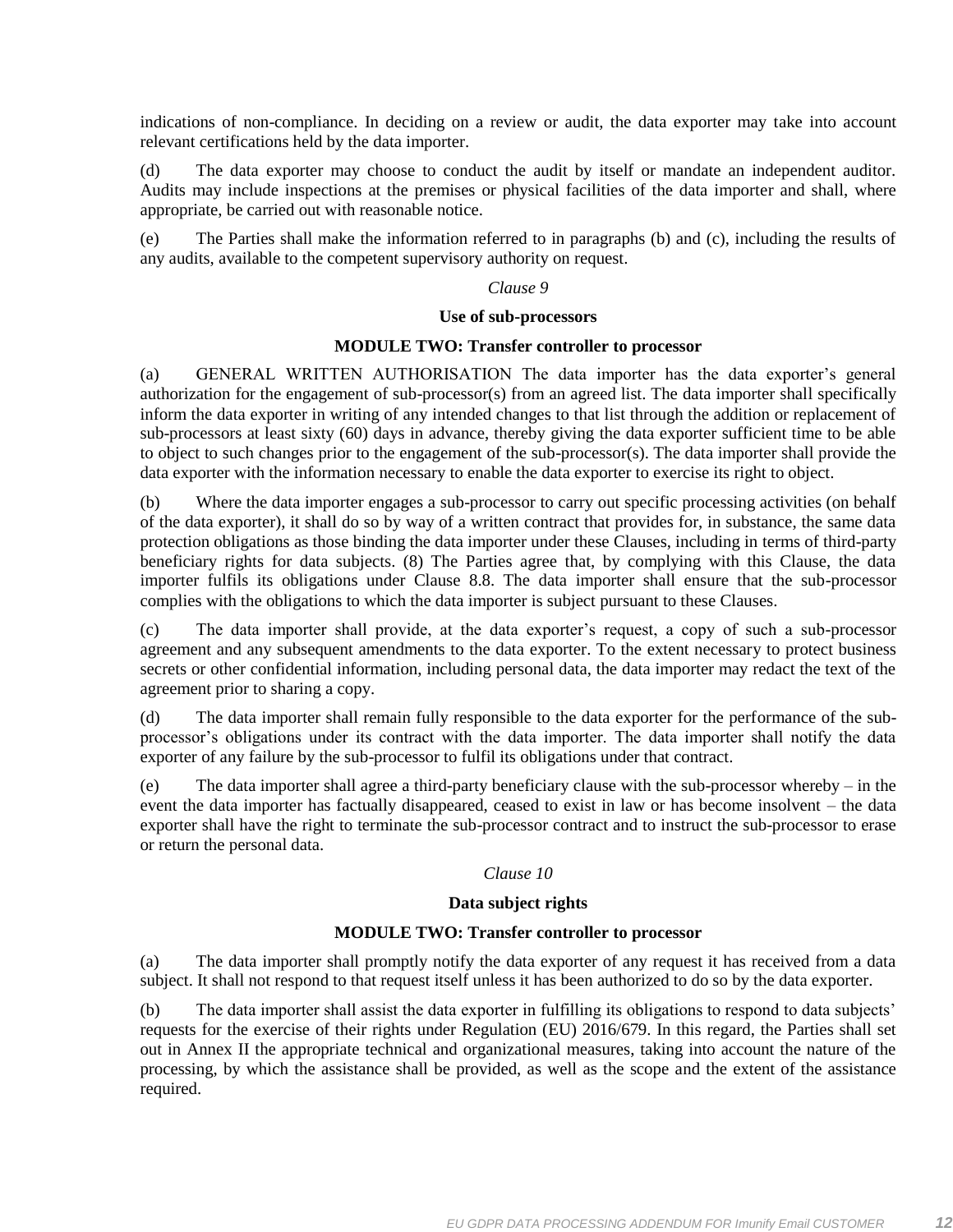(c) In fulfilling its obligations under paragraphs (a) and (b), the data importer shall comply with the instructions from the data exporter.

### *Clause 11*

#### **Redress**

(a) The data importer shall inform data subjects in a transparent and easily accessible format, through individual notice or on its website, of a contact point authorized to handle complaints. It shall deal promptly with any complaints it receives from a data subject.

The data importer agrees that data subjects may also lodge a complaint with an independent dispute resolution body (11) at no cost to the data subject. It shall inform the data subjects, in the manner set out in paragraph (a), of such redress mechanism and that they are not required to use it, or follow a particular sequence in seeking redress.

(b) In case of a dispute between a data subject and one of the Parties as regards compliance with these Clauses, that Party shall use its best efforts to resolve the issue amicably in a timely fashion. The Parties shall keep each other informed about such disputes and, where appropriate, cooperate in resolving them.

(c) Where the data subject invokes a third-party beneficiary right pursuant to Clause 3, the data importer shall accept the decision of the data subject to:

(i) lodge a complaint with the supervisory authority in the Member State of his/her habitual residence or place of work, or the competent supervisory authority pursuant to Clause 13;

(ii) refer the dispute to the competent courts within the meaning of Clause 18.

(d) The Parties accept that the data subject may be represented by a not-for-profit body, organization or association under the conditions set out in Article 80(1) of Regulation (EU) 2016/679.

(e) The data importer shall abide by a decision that is binding under the applicable EU or Member State law.

(f) The data importer agrees that the choice made by the data subject will not prejudice his/her substantive and procedural rights to seek remedies in accordance with applicable laws.

## *Clause 12*

# **Liability**

### **MODULE TWO: Transfer controller to processor**

(a) Each Party shall be liable to the other Party/ies for any damages it causes the other Party/ies by any breach of these Clauses.

(b) The data importer shall be liable to the data subject, and the data subject shall be entitled to receive compensation, for any material or non-material damages the data importer or its sub-processor causes the data subject by breaching the third-party beneficiary rights under these Clauses.

(c) Notwithstanding paragraph (b), the data exporter shall be liable to the data subject, and the data subject shall be entitled to receive compensation, for any material or non-material damages the data exporter or the data importer (or its sub-processor) causes the data subject by breaching the third-party beneficiary rights under these Clauses. This is without prejudice to the liability of the data exporter and, where the data exporter is a processor acting on behalf of a controller, to the liability of the controller under Regulation (EU) 2016/679 or Regulation (EU) 2018/1725, as applicable.

(d) The Parties agree that if the data exporter is held liable under paragraph (c) for damages caused by the data importer (or its sub-processor), it shall be entitled to claim back from the data importer that part of the compensation corresponding to the data importer's responsibility for the damage.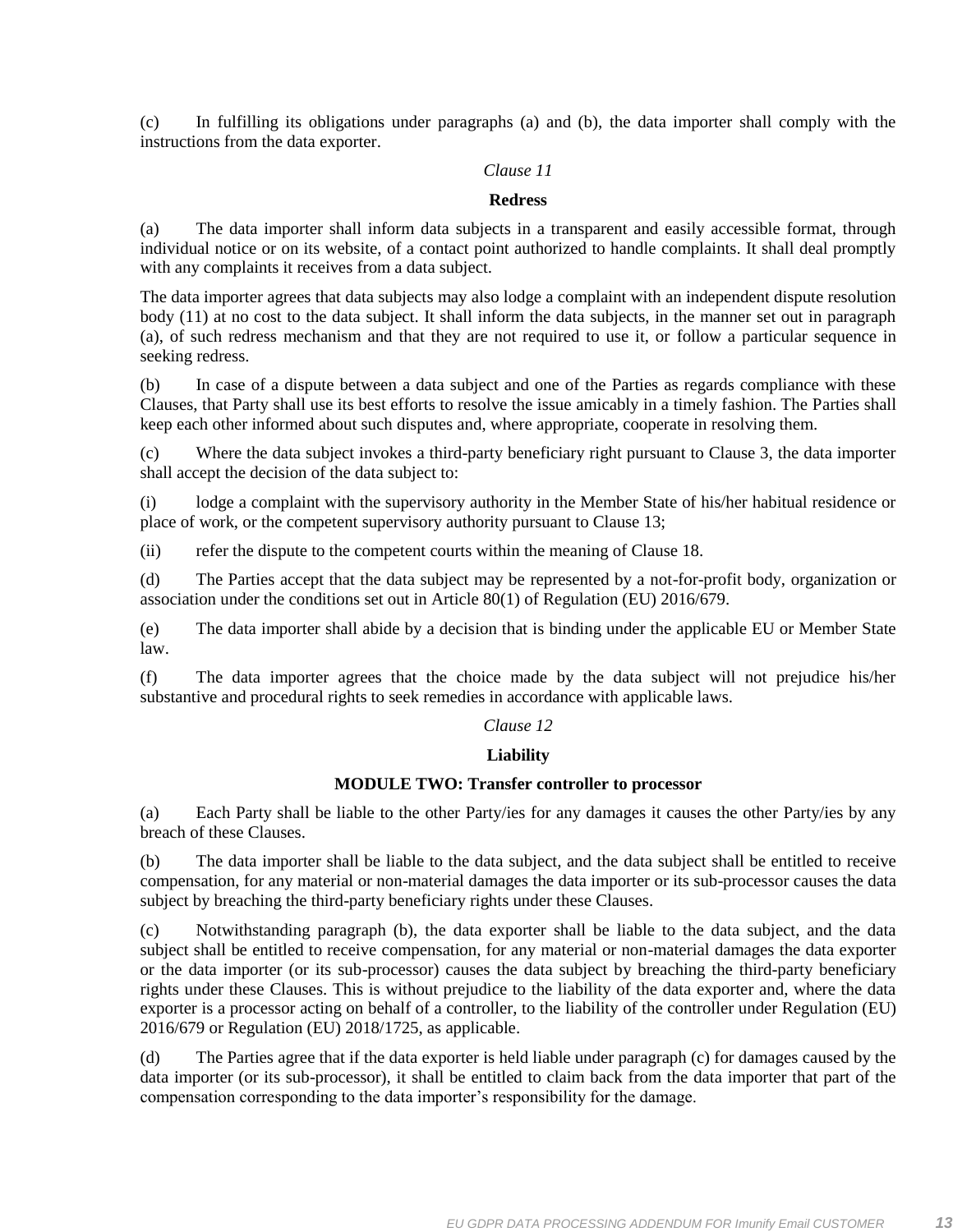(e) Where more than one Party is responsible for any damage caused to the data subject as a result of a breach of these Clauses, all responsible Parties shall be jointly and severally liable and the data subject is entitled to bring an action in court against any of these Parties.

(f) The Parties agree that if one Party is held liable under paragraph (e), it shall be entitled to claim back from the other Party/ies that part of the compensation corresponding to its/their responsibility for the damage.

(g) The data importer may not invoke the conduct of a sub-processor to avoid its own liability.

### *Clause 13*

### **Supervision**

(a) Where the data exporter is established in an EU Member State: The supervisory authority with responsibility for ensuring compliance by the data exporter with Regulation (EU) 2016/679 as regards the data transfer, as indicated in Appendix 1.C, shall act as competent supervisory authority.

Where the data exporter is not established in an EU Member State, but falls within the territorial scope of application of Regulation (EU) 2016/679 in accordance with its Article 3(2) and has appointed a representative pursuant to Article 27(1) of Regulation (EU) 2016/679: The supervisory authority of the Member State in which the representative within the meaning of Article 27(1) of Regulation (EU) 2016/679 is established, as indicated in Appendix 1.C, shall act as competent supervisory authority.

Where the data exporter is not established in an EU Member State, but falls within the territorial scope of application of Regulation (EU) 2016/679 in accordance with its Article 3(2) without however having to appoint a representative pursuant to Article 27(2) of Regulation (EU) 2016/679: The supervisory authority of one of the Member States in which the data subjects whose personal data is transferred under these Clauses in relation to the offering of goods or services to them, or whose behaviour is monitored, are located, as indicated in Appendix 1.C, shall act as competent supervisory authority.

(b) The data importer agrees to submit itself to the jurisdiction of and cooperate with the competent supervisory authority in any procedures aimed at ensuring compliance with these Clauses. In particular, the data importer agrees to respond to enquiries, submit to audits and comply with the measures adopted by the supervisory authority, including remedial and compensatory measures. It shall provide the supervisory authority with written confirmation that the necessary actions have been taken.

# SECTION III – LOCAL LAWS AND OBLIGATIONS IN CASE OF ACCESS BY PUBLIC **AUTHORITIES**

### *Clause 14*

### **Local laws and practices affecting compliance with the Clauses**

(a) The Parties warrant that they have no reason to believe that the laws and practices in the third country of destination applicable to the processing of the personal data by the data importer, including any requirements to disclose personal data or measures authorizing access by public authorities, prevent the data importer from fulfilling its obligations under these Clauses. This is based on the understanding that laws and practices that respect the essence of the fundamental rights and freedoms and do not exceed what is necessary and proportionate in a democratic society to safeguard one of the objectives listed in Article 23(1) of Regulation (EU) 2016/679, are not in contradiction with these Clauses.

(b) The Parties declare that in providing the warranty in paragraph (a), they have taken due account in particular of the following elements:

(i) the specific circumstances of the transfer, including the length of the processing chain, the number of actors involved and the transmission channels used; intended onward transfers; the type of recipient; the purpose of processing; the categories and format of the transferred personal data; the economic sector in which the transfer occurs; the storage location of the data transferred;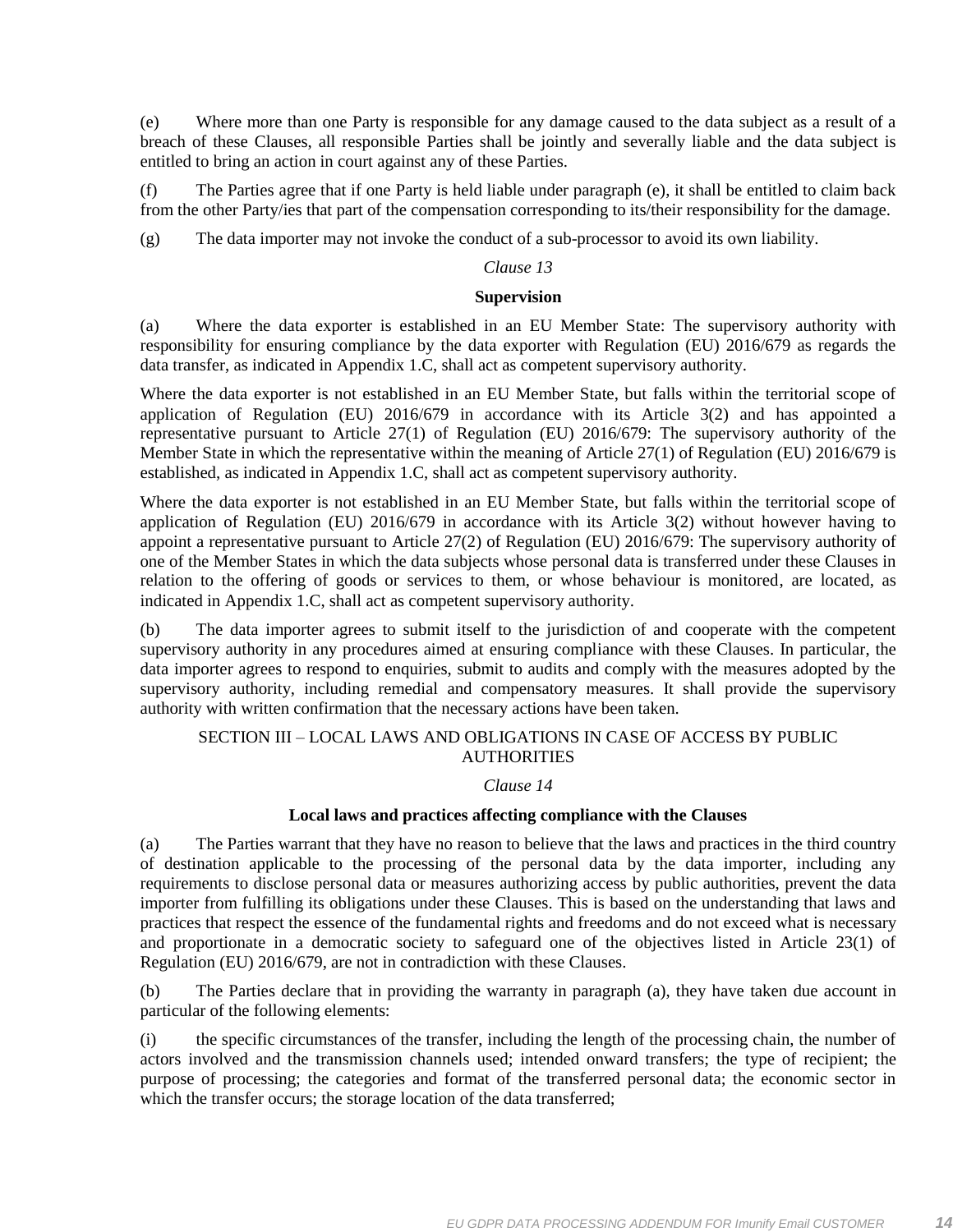(ii) the laws and practices of the third country of destination– including those requiring the disclosure of data to public authorities or authorizing access by such authorities – relevant in light of the specific circumstances of the transfer, and the applicable limitations and safeguards (12);

(iii) any relevant contractual, technical or organizational safeguards put in place to supplement the safeguards under these Clauses, including measures applied during transmission and to the processing of the personal data in the country of destination.

(c) The data importer warrants that, in carrying out the assessment under paragraph (b), it has made its best efforts to provide the data exporter with relevant information and agrees that it will continue to cooperate with the data exporter in ensuring compliance with these Clauses.

(d) The Parties agree to document the assessment under paragraph (b) and make it available to the competent supervisory authority on request.

(e) The data importer agrees to notify the data exporter promptly if, after having agreed to these Clauses and for the duration of the contract, it has reason to believe that it is or has become subject to laws or practices not in line with the requirements under paragraph (a), including following a change in the laws of the third country or a measure (such as a disclosure request) indicating an application of such laws in practice that is not in line with the requirements in paragraph (a).

(f) Following a notification pursuant to paragraph (e), or if the data exporter otherwise has reason to believe that the data importer can no longer fulfil its obligations under these Clauses, the data exporter shall promptly identify appropriate measures (e.g. technical or organizational measures to ensure security and confidentiality) to be adopted by the data exporter and/or data importer to address the situation. The data exporter shall suspend the data transfer if it considers that no appropriate safeguards for such transfer can be ensured, or if instructed by the competent supervisory authority to do so. In this case, the data exporter shall be entitled to terminate the contract, insofar as it concerns the processing of personal data under these Clauses. If the contract involves more than two Parties, the data exporter may exercise this right to termination only with respect to the relevant Party, unless the Parties have agreed otherwise. Where the contract is terminated pursuant to this Clause, Clause 16(d) and (e) shall apply.

### *Clause 15*

### **Obligations of the data importer in case of access by public authorities**

### **15.1 Notification**

(a) The data importer agrees to notify the data exporter and, where possible, the data subject promptly (if necessary with the help of the data exporter) if it:

(i) receives a legally binding request from a public authority, including judicial authorities, under the laws of the country of destination for the disclosure of personal data transferred pursuant to these Clauses; such notification shall include information about the personal data requested, the requesting authority, the legal basis for the request and the response provided; or

(ii) becomes aware of any direct access by public authorities to personal data transferred pursuant to these Clauses in accordance with the laws of the country of destination; such notification shall include all information available to the importer.

(b) If the data importer is prohibited from notifying the data exporter and/or the data subject under the laws of the country of destination, the data importer agrees to use its best efforts to obtain a waiver of the prohibition, with a view to communicating as much information as possible, as soon as possible. The data importer agrees to document its best efforts in order to be able to demonstrate them on request of the data exporter.

(c) Where permissible under the laws of the country of destination, the data importer agrees to provide the data exporter, at regular intervals for the duration of the contract, with as much relevant information as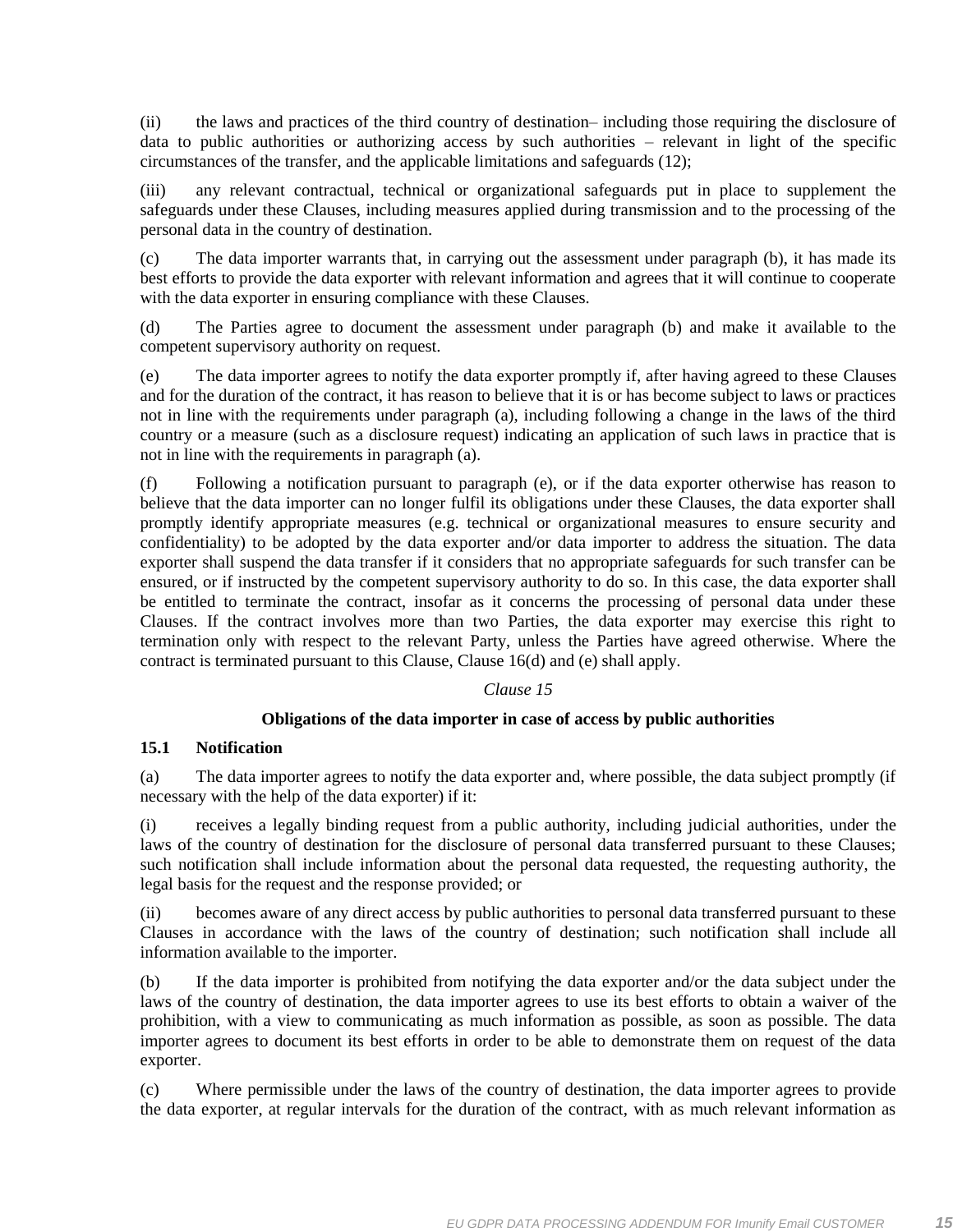possible on the requests received (in particular, number of requests, type of data requested, requesting authority/ies, whether requests have been challenged and the outcome of such challenges, etc.).

(d) The data importer agrees to preserve the information pursuant to paragraphs (a) to (c) for the duration of the contract and make it available to the competent supervisory authority on request.

(e) Paragraphs (a) to (c) are without prejudice to the obligation of the data importer pursuant to Clause 14(e) and Clause 16 to inform the data exporter promptly where it is unable to comply with these Clauses.

## **15.2 Review of legality and data minimization**

(a) The data importer agrees to review the legality of the request for disclosure, in particular whether it remains within the powers granted to the requesting public authority, and to challenge the request if, after careful assessment, it concludes that there are reasonable grounds to consider that the request is unlawful under the laws of the country of destination, applicable obligations under international law and principles of international comity. The data importer shall, under the same conditions, pursue possibilities of appeal. When challenging a request, the data importer shall seek interim measures with a view to suspending the effects of the request until the competent judicial authority has decided on its merits. It shall not disclose the personal data requested until required to do so under the applicable procedural rules. These requirements are without prejudice to the obligations of the data importer under Clause 14(e).

(b) The data importer agrees to document its legal assessment and any challenge to the request for disclosure and, to the extent permissible under the laws of the country of destination, make the documentation available to the data exporter. It shall also make it available to the competent supervisory authority on request.

(c) The data importer agrees to provide the minimum amount of information permissible when responding to a request for disclosure, based on a reasonable interpretation of the request.

## SECTION IV – FINAL PROVISIONS

*Clause 16*

### **Non-compliance with the Clauses and termination**

(a) The data importer shall promptly inform the data exporter if it is unable to comply with these Clauses, for whatever reason.

(b) In the event that the data importer is in breach of these Clauses or unable to comply with these Clauses, the data exporter shall suspend the transfer of personal data to the data importer until compliance is again ensured or the contract is terminated. This is without prejudice to Clause 14(f).

(c) The data exporter shall be entitled to terminate the contract, insofar as it concerns the processing of personal data under these Clauses, where:

(i) the data exporter has suspended the transfer of personal data to the data importer pursuant to paragraph (b) and compliance with these Clauses is not restored within a reasonable time and in any event within one month of suspension;

(ii) the data importer is in substantial or persistent breach of these Clauses; or

(iii) the data importer fails to comply with a binding decision of a competent court or supervisory authority regarding its obligations under these Clauses.

In these cases, it shall inform the competent supervisory authority of such non-compliance. Where the contract involves more than two Parties, the data exporter may exercise this right to termination only with respect to the relevant Party, unless the Parties have agreed otherwise.

(d) Personal data that has been transferred prior to the termination of the contract pursuant to paragraph (c) shall at the choice of the data exporter immediately be returned to the data exporter or deleted in its entirety. The same shall apply to any copies of the data. The data importer shall certify the deletion of the data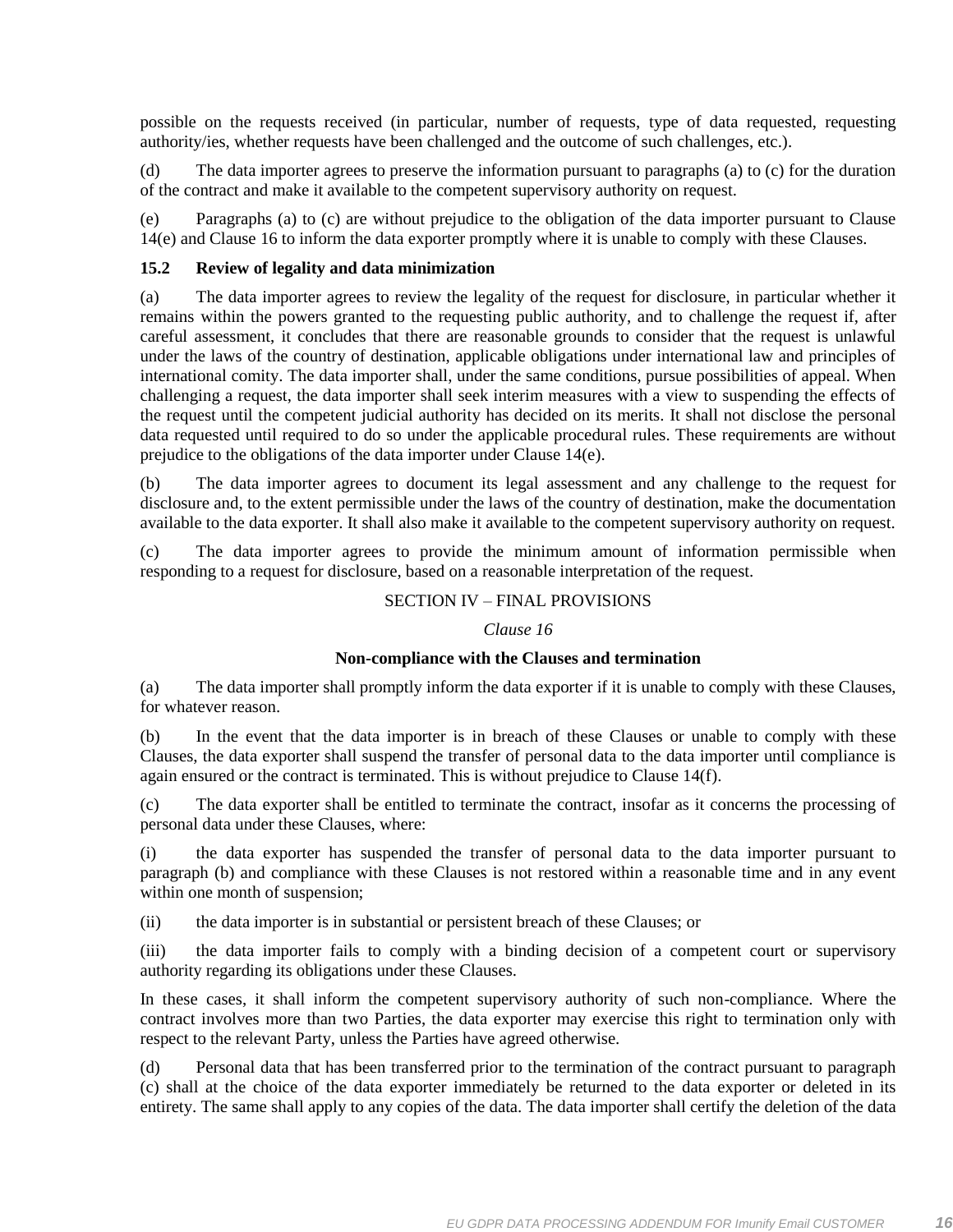to the data exporter. Until the data is deleted or returned, the data importer shall continue to ensure compliance with these Clauses. In case of local laws applicable to the data importer that prohibit the return or deletion of the transferred personal data, the data importer warrants that it will continue to ensure compliance with these Clauses and will only process the data to the extent and for as long as required under that local law.

(e) Either Party may revoke its agreement to be bound by these Clauses where (i) the European Commission adopts a decision pursuant to Article 45(3) of Regulation (EU) 2016/679 that covers the transfer of personal data to which these Clauses apply; or (ii) Regulation (EU) 2016/679 becomes part of the legal framework of the country to which the personal data is transferred. This is without prejudice to other obligations applying to the processing in question under Regulation (EU) 2016/679.

### *Clause 17*

### **Governing law**

These Clauses shall be governed by the law of one of the EU Member States, provided such law allows for third-party beneficiary rights. The Parties agree that this shall be the law of The Netherlands.

### *Clause 18*

### **Choice of forum and jurisdiction**

(a) Any dispute arising from these Clauses shall be resolved by the courts of an EU Member State.

(b) The Parties agree that those shall be the courts of The Netherlands.

(c) A data subject may also bring legal proceedings against the data exporter and/or data importer before the courts of the Member State in which he/she has his/her habitual residence.

(d) The Parties agree to submit themselves to the jurisdiction of such courts.

This agreement has been entered into on the date shown at the beginning of the first page of this agreement.

| <b>CUSTOMER (DATA EXPORTER):</b> |                | Cloud Linux, INC. (DATA IMPORTER)                    |  |
|----------------------------------|----------------|------------------------------------------------------|--|
| <b>BY</b>                        | <b>BY</b>      | Dmytro Pigul                                         |  |
| <b>NAME</b>                      | <b>NAME</b>    | Dmytro Pigul                                         |  |
| <b>TITLE</b>                     | TITLE          | Compliance Officer                                   |  |
| <b>ADDRESS</b>                   | <b>ADDRESS</b> | 2318 Louis Rd, Suite B<br>Palo Alto<br>CA 94303, USA |  |
| <b>DATE</b>                      | <b>DATE</b>    | July 07, 2021                                        |  |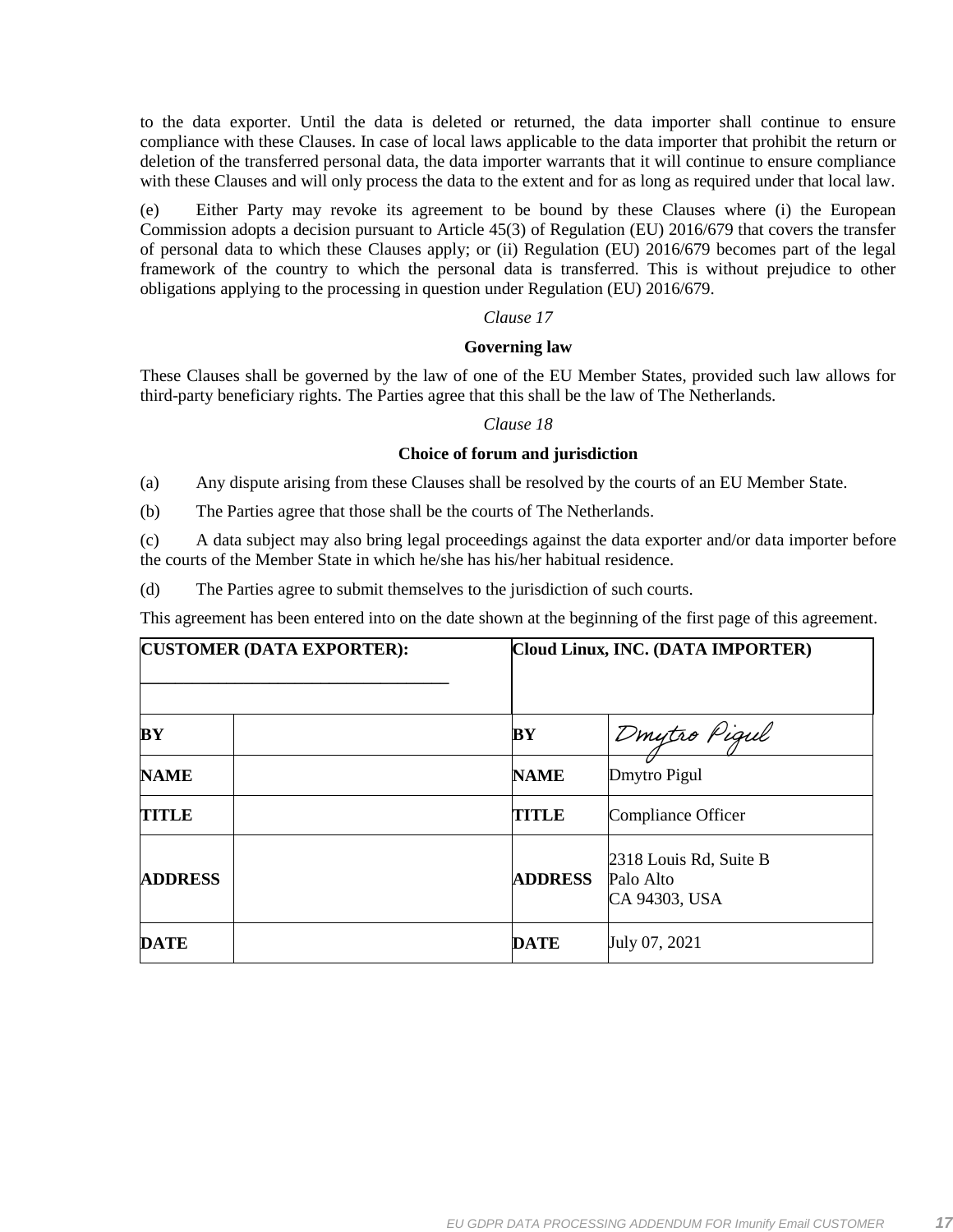## **Appendix 1**

## **to the Standard Contractual Clauses**

# A. **LIST OF PARTIES**

Data exporter(s): The data exporter is (please specify briefly your activities relevant to the transfer):

The (i) legal entity that has created an account with CloudLinux, Inc. ("**CloudLinux**") for provision of the Service, and executed the Clauses as a data exporter and, (ii) all affiliates of such entity established within the EEA, which have purchased services from CloudLinux or its Affiliates.

Data importer(s): The data importer is (please specify briefly activities relevant to the transfer):

CloudLinux, that processes Personal Data upon the instruction of the data exporter in accordance with the terms of the agreement between the data exporter and CloudLinux.

# B. **DESCRIPTION OF TRANSFER**

### **MODULE TWO: Transfer controller to processor**

*Categories of data subjects whose personal data is transferred*

The personal data transferred concern the following categories of data subjects (please specify):

The data exporter may submit Personal Data to CloudLinux and its Affiliates, the extent of which is determined and controlled by the data exporter in its sole discretion, and which may include, but is not limited to Personal Data relating to the following categories of data subjects:

Prospective customers, customers, resellers, referrers, business partners, and vendors of the data exporter (who are natural persons);

 Employees or contact persons of the data exporter's prospective customers, customers, resellers, referrers, subcontractors, business partners, and vendors (who are natural persons);

 $\Box$  Employees, agents, advisors, and freelancers of the data exporter (who are natural persons); and/or

 $\Box$  Natural persons authorized by the data exporter to use the Services provided by CloudLinux, Inc. to the data exporter.

#### *Categories of personal data transferred*

The personal data transferred concern the following categories of data:

The data exporter may submit Personal Data to CloudLinux, Inc. and its Affiliates, the extent of which is determined and controlled by the data exporter in its sole discretion, and which may include, but is not limited to, the following categories of Personal Data:

 $\Box$ Names, titles, position, employer, contact information (email, phone, fax, physical address etc.), identification data, connection data, message data or localization data (including IP addresses, email addresses).

*Sensitive data transferred (if applicable) and applied restrictions or safeguards that fully take into consideration the nature of the data and the risks involved, such as for instance strict purpose limitation, access restrictions (including access only for staff having followed specialized training), keeping a record of access to the data, restrictions for onward transfers or additional security measures.*

The personal data transferred concern the following special categories of data: NONE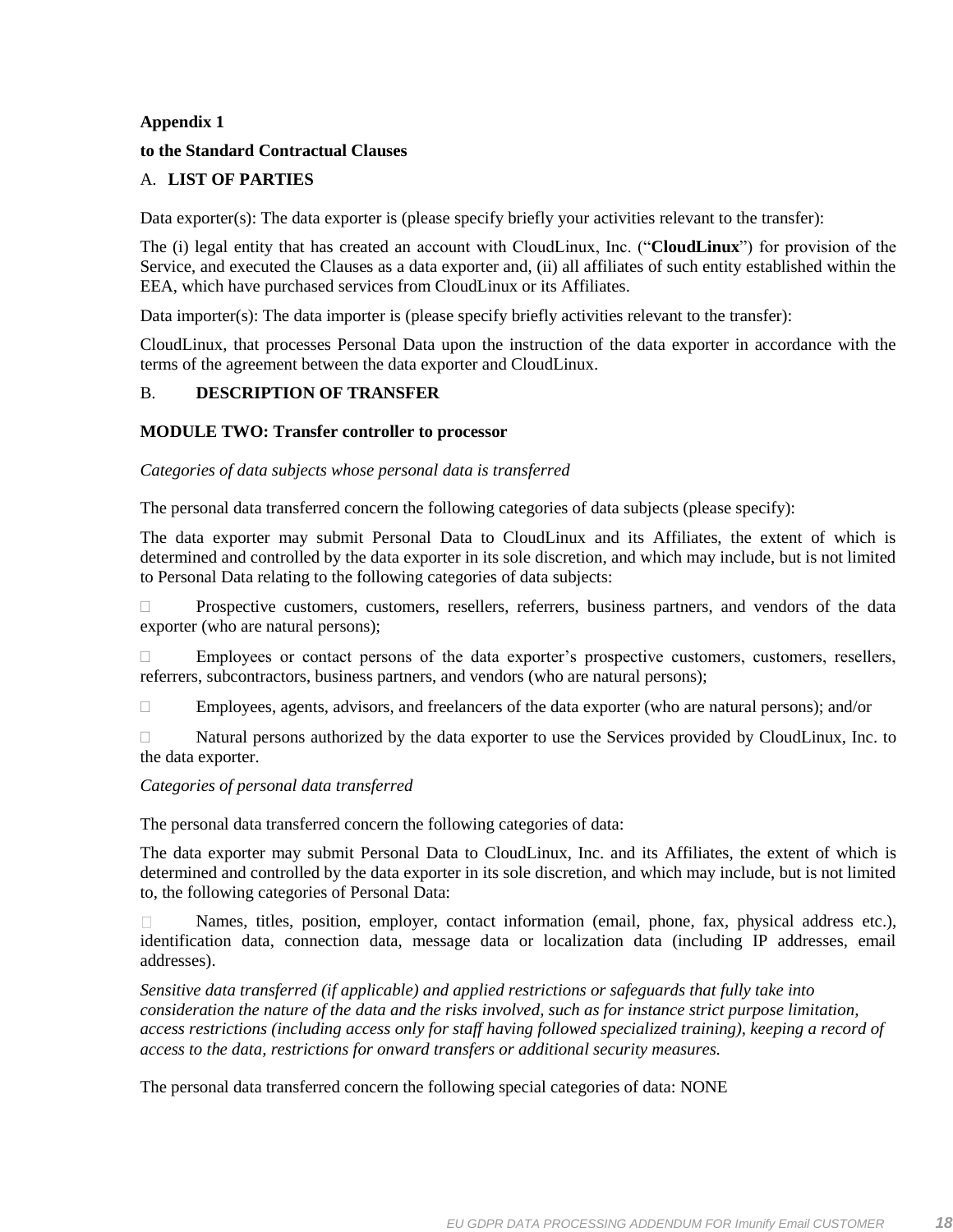The data exporter should not provide or submit any special categories of data to CloudLinux and its Affiliates. *The frequency of the transfer (e.g. whether the data is transferred on a one-off or continuous basis).* 

The data is transferred on a continuous basis.

### *Nature of the processing*

The personal data transferred will be subject to the following basic processing activities (please specify):

The objective of the processing of Personal Data by CloudLinux is to provide the Service, pursuant to the Main Agreement.

*Purpose(s) of the data transfer and further processing* 

The personal data transferred will be subject to the following basic processing activities (please specify):

The objective of the processing of Personal Data by CloudLinux is to provide the Service, pursuant to the Main Agreement.

*The period for which the personal data will be retained, or, if that is not possible, the criteria used to determine that period* 

The period for which the personal data will be retained does not exceed 60 days from the day of stop using the CloudLinux services/products.

### C. **COMPETENT SUPERVISORY AUTHORITY**

*Identify the competent supervisory authority/ies in accordance with Clause 13* 

The Department of Justice`s Privacy Unit is a competent supervisory authority.

| <b>CUSTOMER (DATA EXPORTER):</b> |                | Cloud Linux, INC. (DATA IMPORTER)                    |  |
|----------------------------------|----------------|------------------------------------------------------|--|
| BY                               | BY             | Dmytro Pigul                                         |  |
| <b>NAME</b>                      | <b>NAME</b>    | Dmytro Pigul                                         |  |
| TITLE                            | TITLE          | Compliance Officer                                   |  |
| <b>ADDRESS</b>                   | <b>ADDRESS</b> | 2318 Louis Rd, Suite B<br>Palo Alto<br>CA 94303, USA |  |
| <b>DATE</b>                      | <b>DATE</b>    | July 07, 2021                                        |  |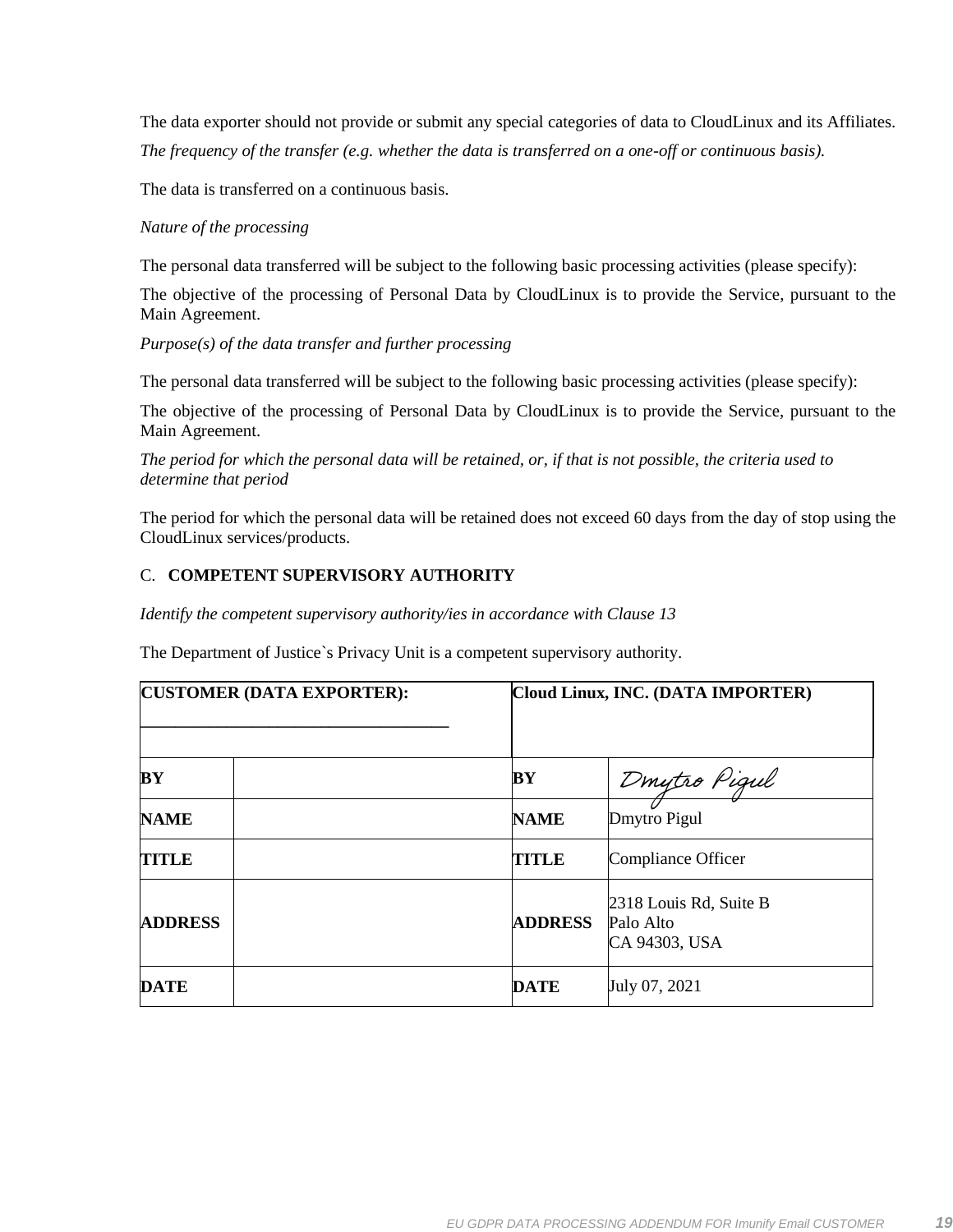## **Appendix 2**

### **to the Standard Contractual Clauses**

This Appendix forms part of the Clauses and must be completed and signed by the parties.

# **TECHNICAL AND ORGANISATIONAL MEASURES INCLUDING TECHNICAL AND ORGANISATIONAL MEASURES TO ENSURE THE SECURITY OF THE DATA:**

### **Security Measures**

A. Data importer/sub-processor has implemented and shall maintain a security program in accordance with industry standards.

B. More specifically, data importer/sub-processor's security program shall include:

### **Access Control of Processing Areas**

Data importer/sub-processor implements suitable measures in order to prevent unauthorized persons from gaining access to the data processing equipment (namely telephones, database and application servers and related hardware) where the personal data are processed or used, including:

 $\Box$ establishing security areas;

 $\Box$ protection and restriction of access paths;

 $\Box$ establishing access authorizations for employees and third parties, including the respective documentation;

 $\Box$ all access to the data center where personal data are hosted is logged, monitored, and tracked; and

 $\Box$ the data center where personal data are hosted is secured by a security alarm system, and other appropriate security measures.

### **Access Control to Data Processing Systems**

Data importer/sub-processor implements suitable measures to prevent their data processing systems from being used by unauthorized persons, including:

 $\Box$ use of adequate encryption technologies;

 $\Box$ identification of the terminal and/or the terminal user to the data importer/sub-processor and processing systems;

automatic temporary lock-out of user terminal if left idle, identification and password required to  $\Box$ reopen;

automatic temporary lock-out of the user ID when several erroneous passwords are entered, log file of  $\Box$ events, monitoring of break-in-attempts (alerts); and

 $\Box$ all access to data content is logged, monitored, and tracked.

### **Access Control to Use Specific Areas of Data Processing Systems**

Data importer/sub-processor commits that the persons entitled to use their data processing system are only able to access the data within the scope and to the extent covered by their respective access permission (authorization) and that personal data cannot be read, copied or modified or removed without authorization. This shall be accomplished by various measures including:

 $\Box$ employee policies and training in respect of each employee's access rights to the personal data;

 $\Box$ allocation of individual terminals and /or terminal user, and identification characteristics exclusive to specific functions;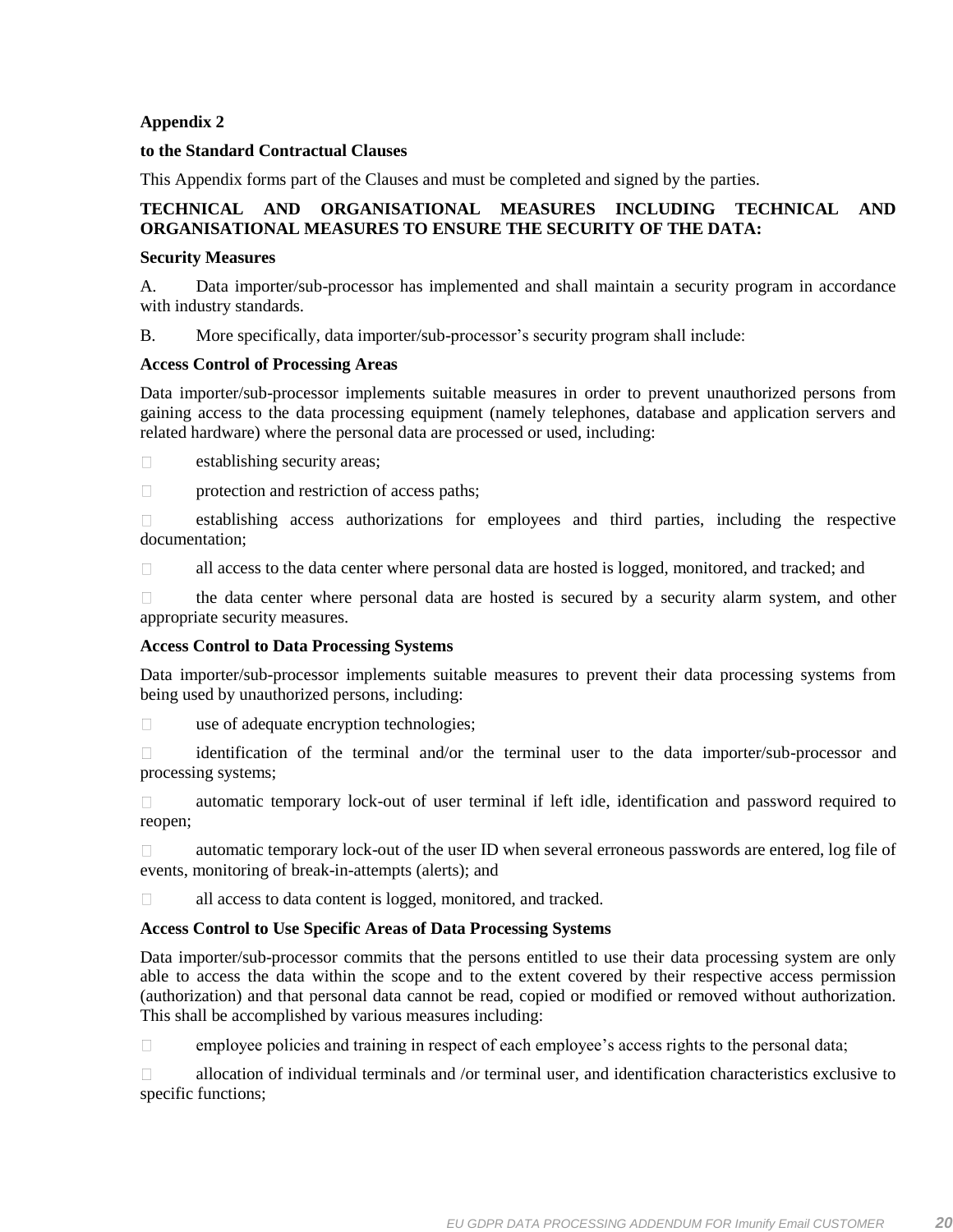- $\Box$ monitoring capability in respect of individuals who delete, add or modify the personal data;
- $\Box$ release of data only to authorized persons, including allocation of differentiated access rights and roles;
- use of adequate encryption technologies; and  $\Box$
- $\Box$ control of files, controlled and documented destruction of data.

### **Availability Control**

Data importer/sub-processor implements suitable measures to ensure that personal data are protected from accidental destruction or loss, including:

- $\Box$ infrastructure redundancy; and
- backup is stored at an alternative site and available for restore in case of failure of the primary system.  $\Box$

### **Transmission Control**

Data importer/sub-processor implements suitable measures to prevent the personal data from being read, copied, altered or deleted by unauthorized parties during the transmission thereof or during the transport of the data media. This is accomplished by various measures including:

 $\Box$ use of adequate firewall, VPN and encryption technologies to protect the gateways and pipelines through which the data travels;

certain highly confidential employee data (e.g., personally identifiable information such as National  $\Box$ ID numbers, credit or debit card numbers) is also encrypted within the system; and

 $\Box$ providing user alert upon incomplete transfer of data (end to end check); and

 $\Box$ as far as possible, all data transmissions are logged, monitored and tracked.

### **Input Control**

Data importer/sub-processor implements suitable input control measures, including:

 $\Box$ an authorization policy for the input, reading, alteration and deletion of data;

 $\Box$ authentication of the authorized personnel;

 $\Box$ protective measures for the data input into memory, as well as for the reading, alteration and deletion of stored data;

 $\Box$ utilization of unique authentication credentials or codes (passwords);

 $\Box$ providing that entries to data processing facilities (the rooms housing the computer hardware and related equipment) are kept locked;

- $\Box$ automatic log-off of user ID's that have not been used for a substantial period of time; and
- proof established within data importer/sub-processor's organization of the input authorization; and  $\Box$
- electronic recording of entries.  $\Box$

### **Separation of Processing for different Purposes**

Data importer/sub-processor implements suitable measures to ensure that data collected for different purposes can be processed separately, including:

 $\Box$ access to data is separated through application security for the appropriate users;

 $\Box$ modules within the data importer/sub-processor's database separate which data is used for which purpose, i.e. by functionality and function;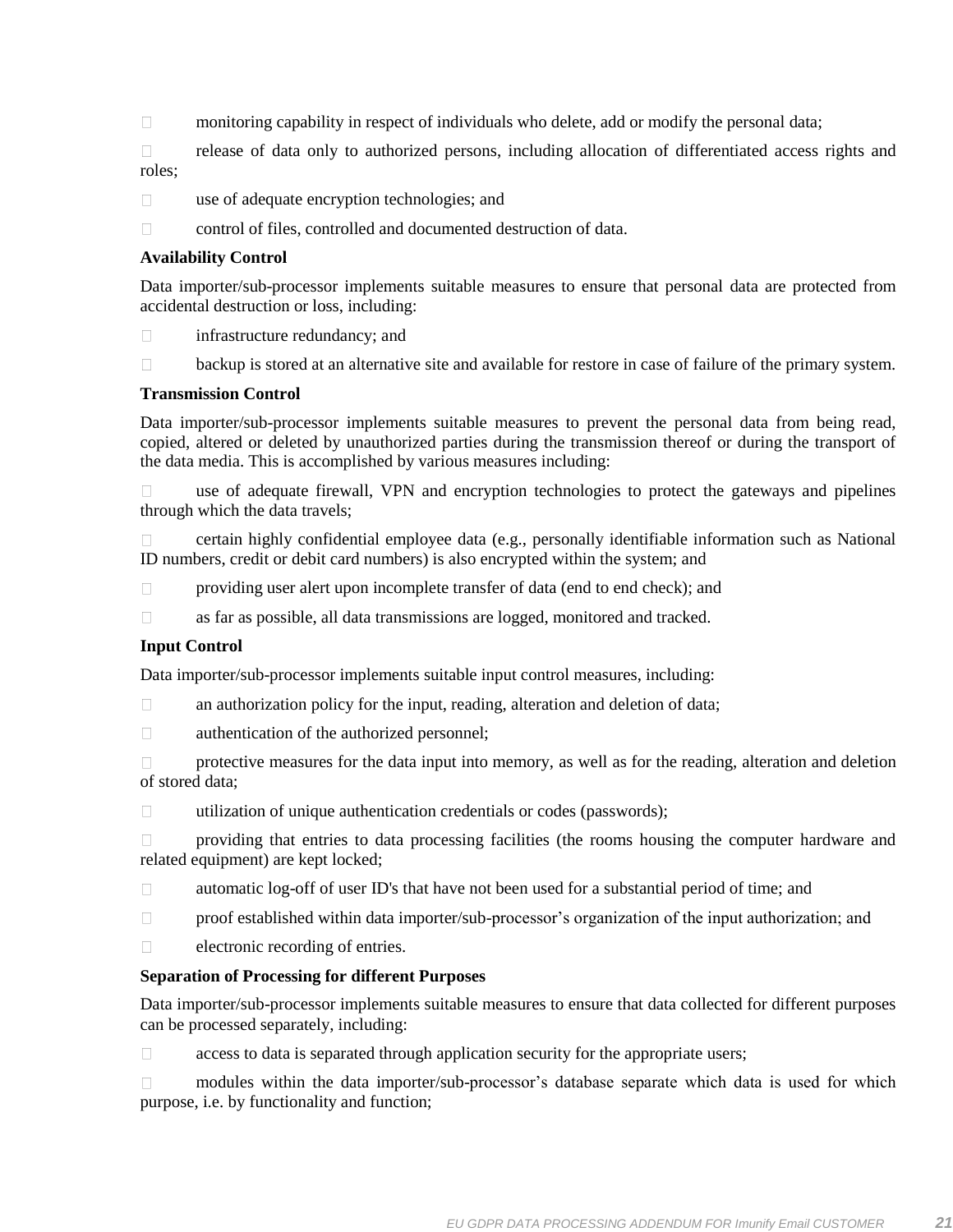at the database level, data is stored in different normalized tables, separated per module, per  $\Box$ Controller Customer or function they support; and

 $\Box$ interfaces, batch processes and reports are designed for only specific purposes and functions, so data collected for specific purposes is processed separately.

#### **Documentation**

Data importer/sub-processor will keep documentation of technical and organizational measures in case of audits and for the conservation of evidence. Data importer/sub-processor shall take reasonable steps to ensure that persons employed by it and other persons at the place of work concerned, are aware of and comply with the technical and organizational measures set forth in this Appendix 2.

### **Monitoring**

Data importer/sub-processor shall implement suitable measures to monitor access restrictions to data importer/sub-processor's system administrators and to ensure that they act in accordance with instructions received. This is accomplished by various measures including:

 $\Box$ individual appointment of system administrators;

adoption of suitable measures to register system administrators' access logs to the infrastructure and  $\Box$ keep them secure, accurate and unmodified for at least six months;

yearly audits of system administrators' activity to assess compliance with assigned tasks, the  $\Box$ instructions received by the data importer/sub-processor and applicable laws;

keeping an updated list with system administrators' identification details (e.g. name, surname,  $\Box$ function or organizational area) and tasks assigned and providing it promptly to data exporter upon request.

| <b>CUSTOMER (DATA EXPORTER):</b> |                | Cloud Linux, INC. (DATA IMPORTER)                    |  |
|----------------------------------|----------------|------------------------------------------------------|--|
| <b>BY</b>                        | BY             | Dmytro Pigul                                         |  |
| <b>NAME</b>                      | <b>NAME</b>    | Dmytro Pigul                                         |  |
| TITLE                            | TITLE          | Compliance Officer                                   |  |
| <b>ADDRESS</b>                   | <b>ADDRESS</b> | 2318 Louis Rd, Suite B<br>Palo Alto<br>CA 94303, USA |  |
| <b>DATE</b>                      | <b>DATE</b>    | July 07, 2021                                        |  |